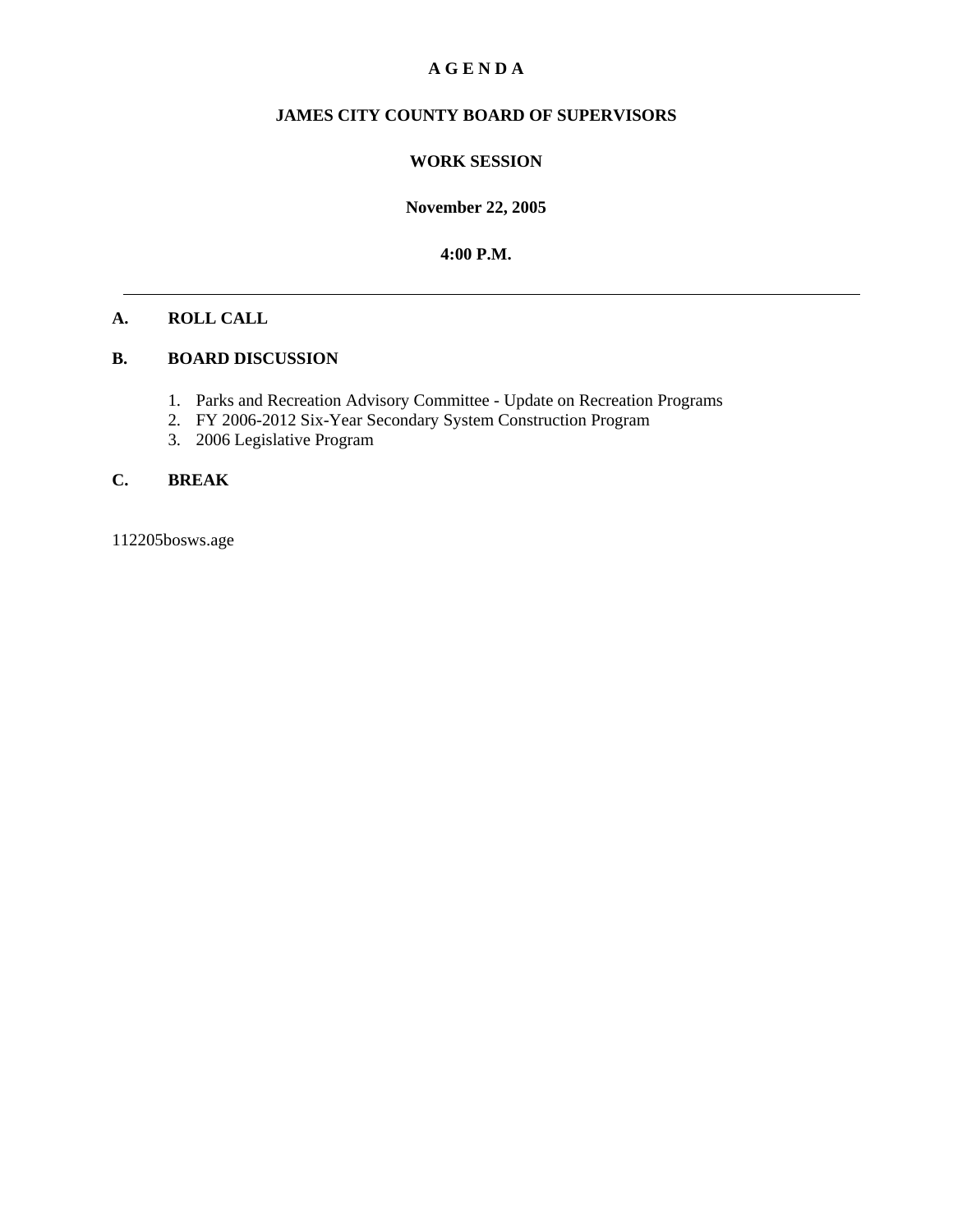#### **M E M O R A N D U M**

DATE: November 22, 2005

TO: The Board of Supervisors

FROM: John H. Carnifax, Acting Director of Parks and Recreation

SUBJECT: Parks and Recreation Advisory Commission - Update on Recreation Programs

Members of the Parks and Recreation Advisory Commission will provide an overview of the Recreation programs and staff will provide the Board with an update on the approved referendum projects.

John H. Carnifax

CONCUR:

 $\overline{a}$ 

PaneO

JHC/gs recprograms.mem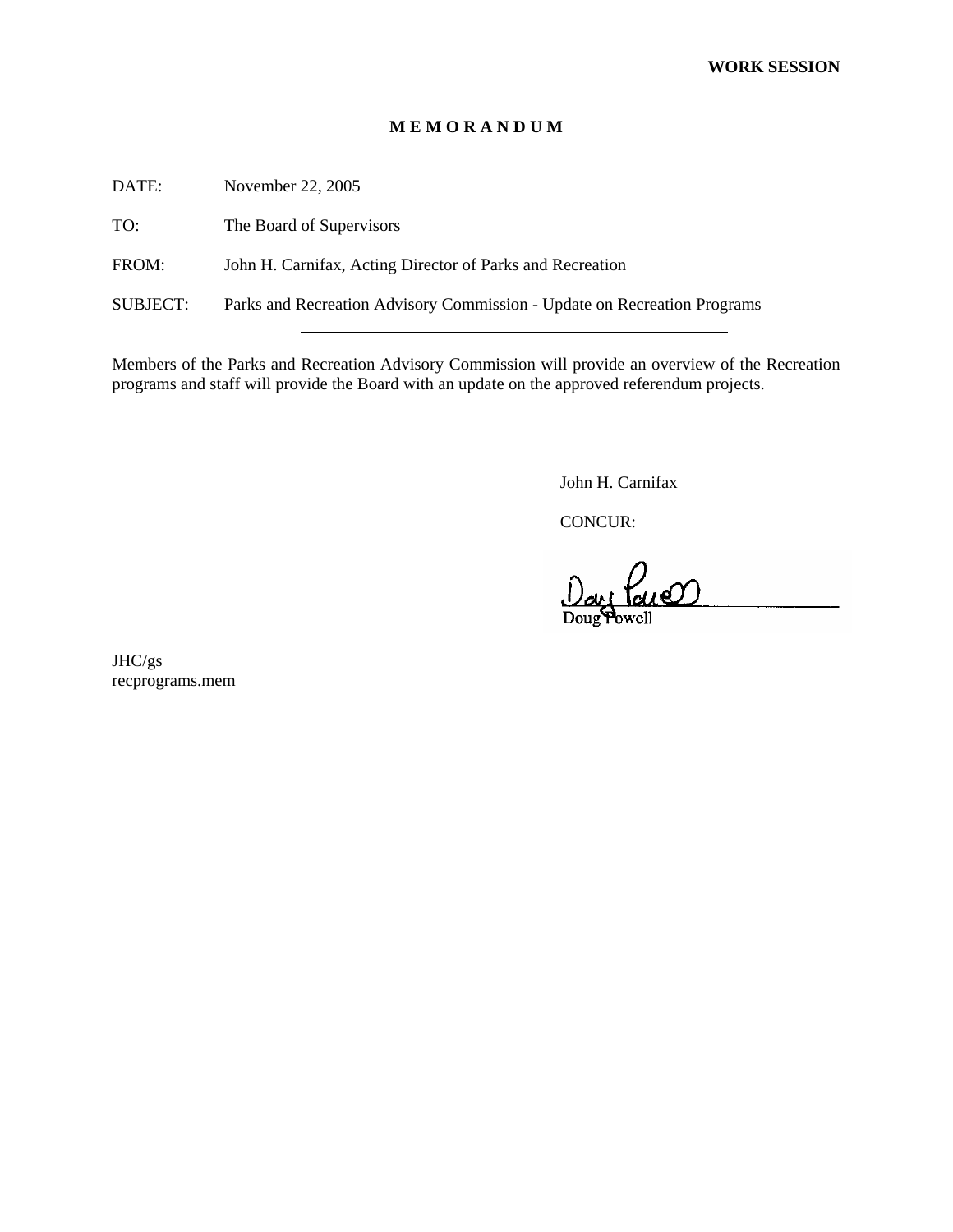

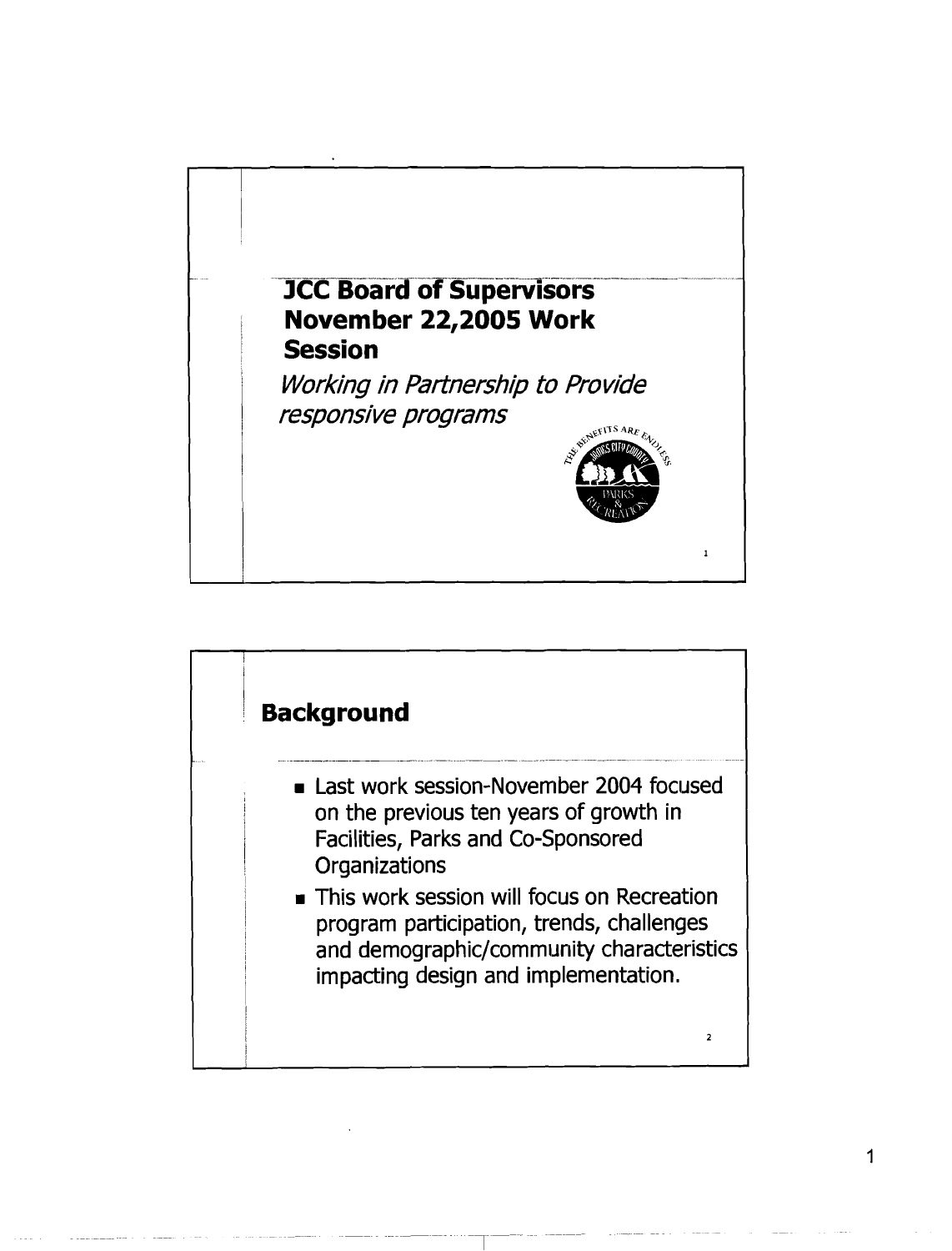

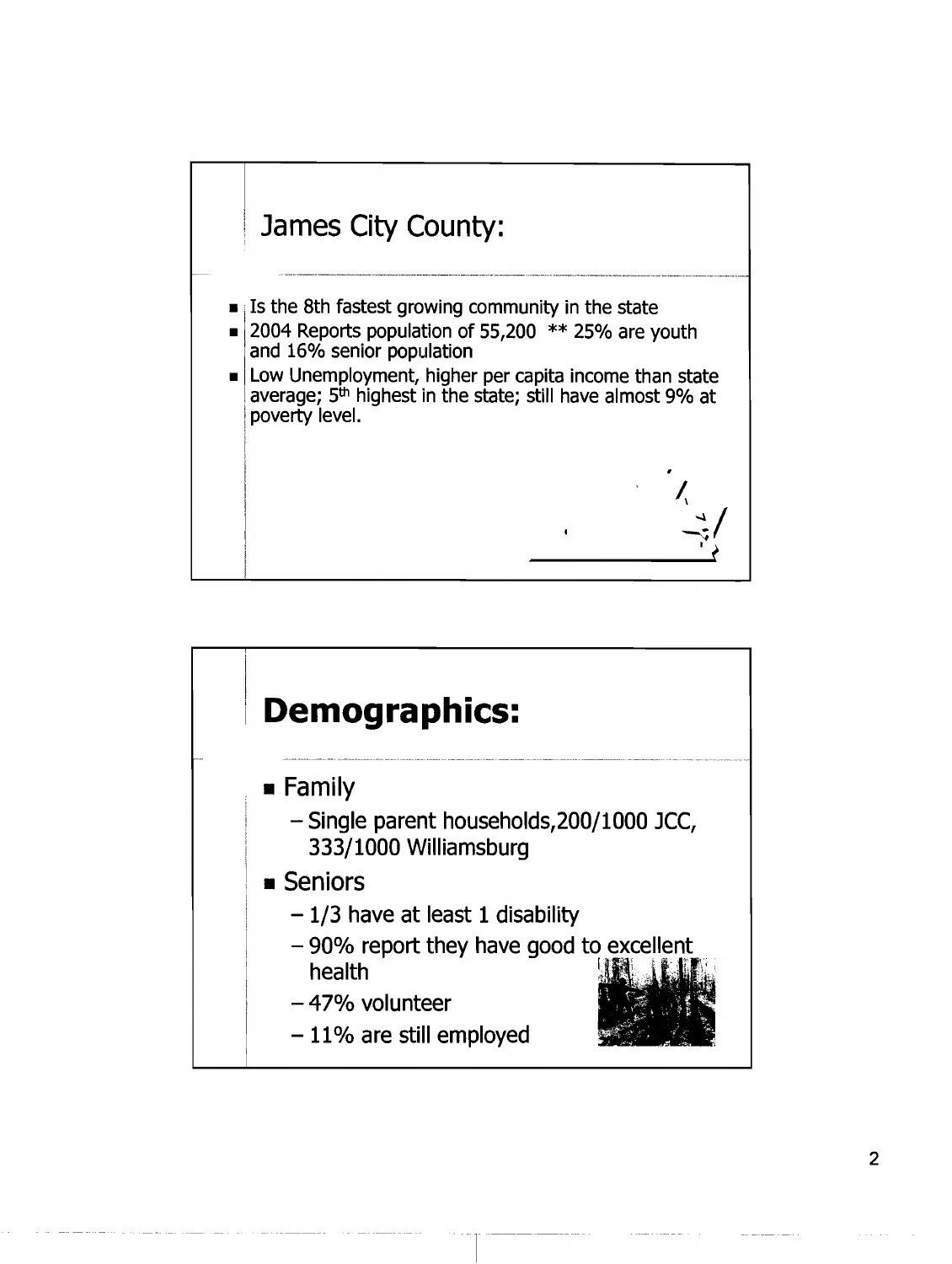

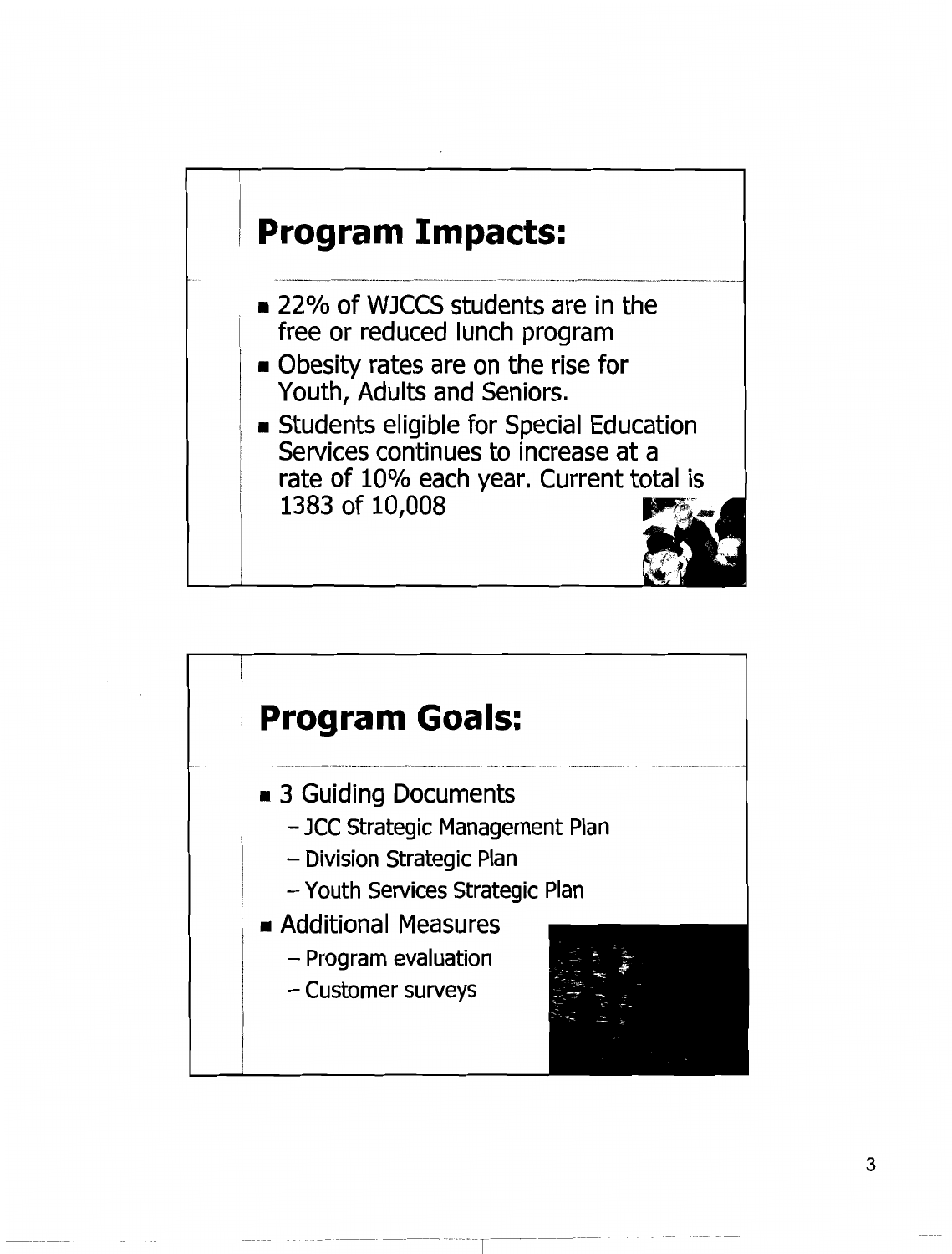# **Finding the Best Fit Changing Roles**

- Direct Service Provider
- $\blacksquare$  Funder
- Facilitator
- $\blacksquare$  Partner



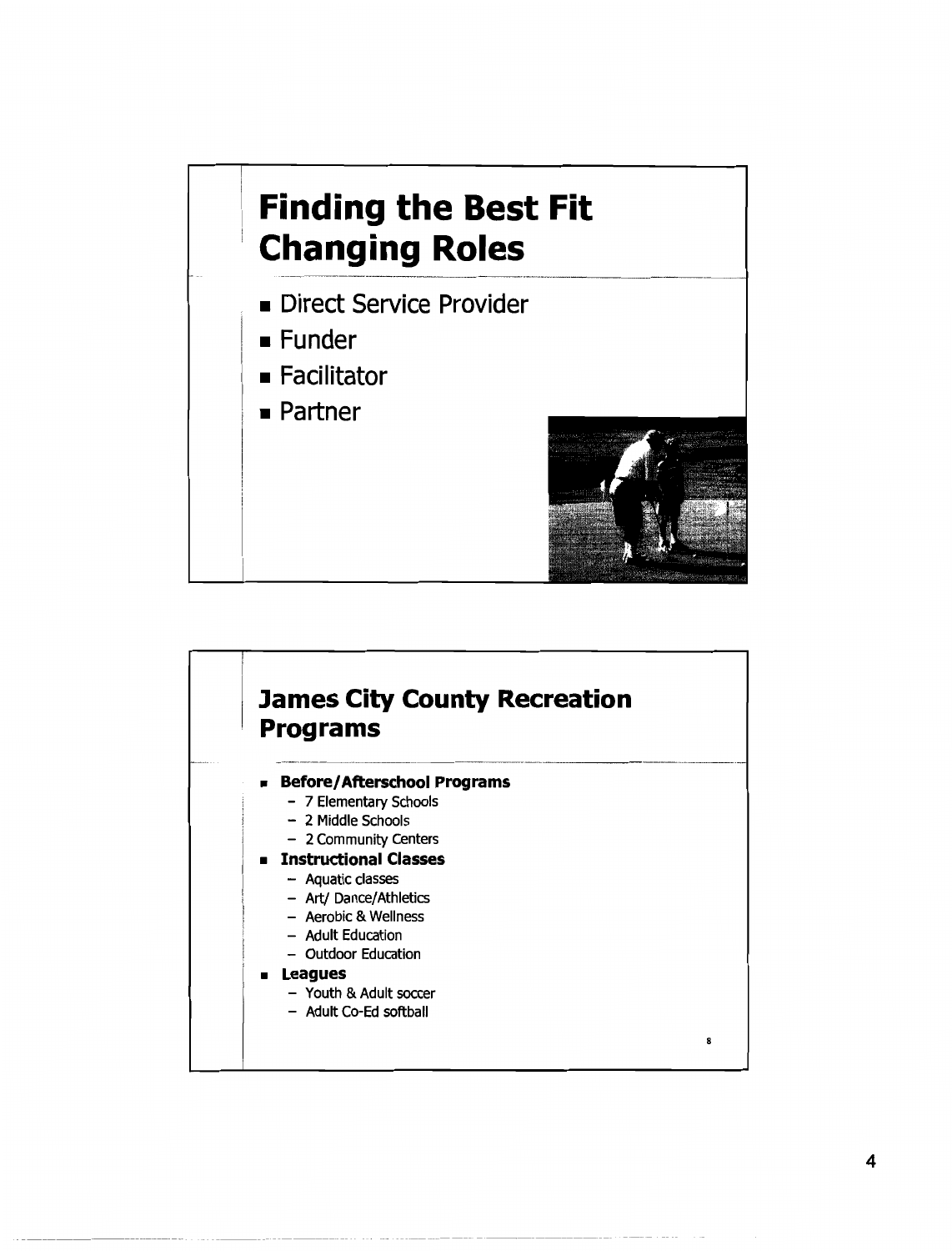

- **u** Camps
	- Environmental Education
	- Athletic
	- Visual & Performing Arts
	- Preschool & Seasonal

| Program                                | 2002   | 2005   | %    |
|----------------------------------------|--------|--------|------|
| <b>B&amp;A School</b>                  | 675    | 733    | 9    |
| <b>Instructional</b><br><b>Classes</b> | 10,442 | 12,268 | 17   |
| <b>Leagues</b>                         | 1625   | 1499   | -8   |
| <b>Special</b><br><b>Events</b>        | 16,342 | 20,853 | 26   |
| <b>Inclusion</b>                       | 26     | 385    | 1376 |
| Camps                                  | 1060   | 1205   | 14   |
| Totals                                 | 30,170 | 36,943 | 22   |

9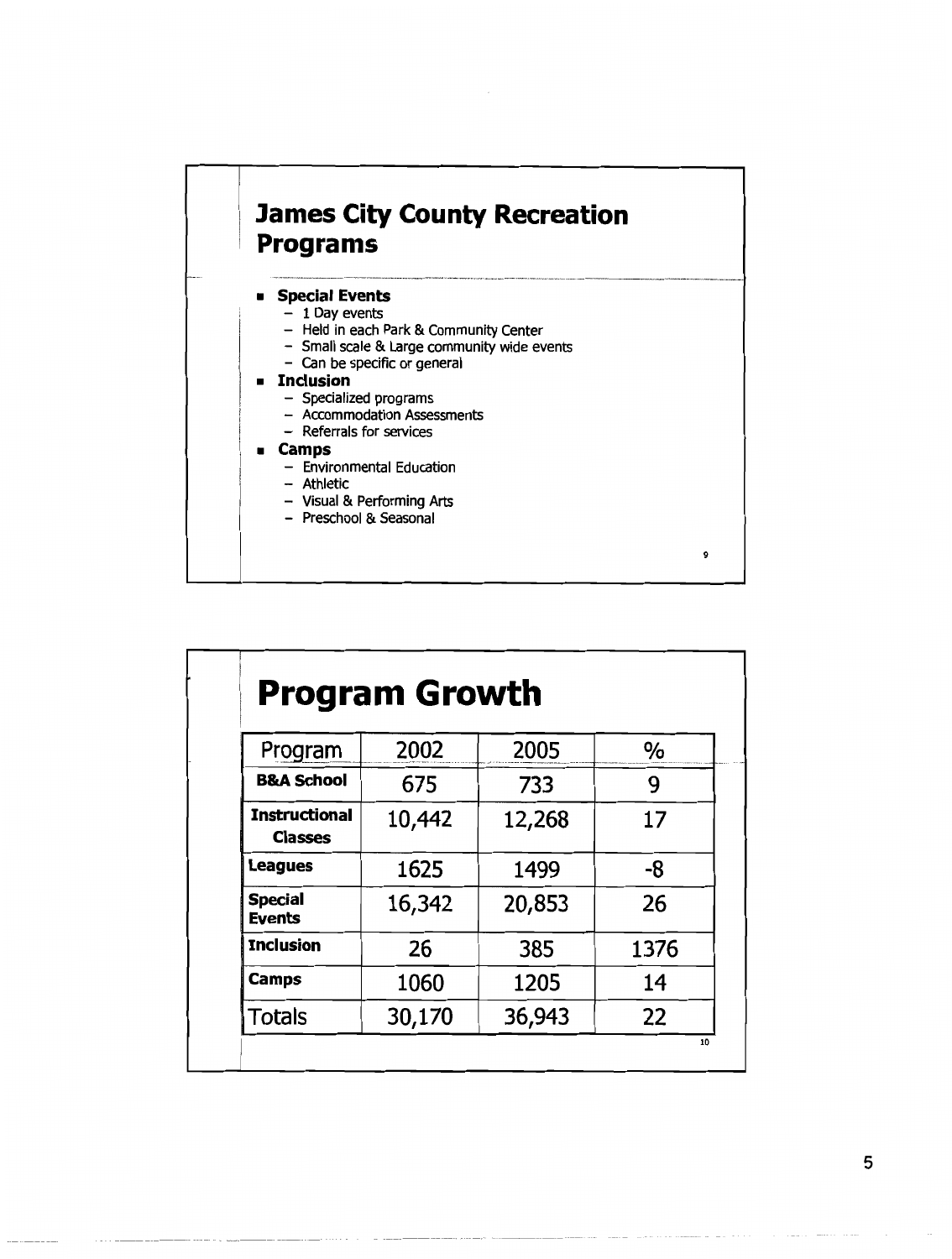# **Ironbound Road**



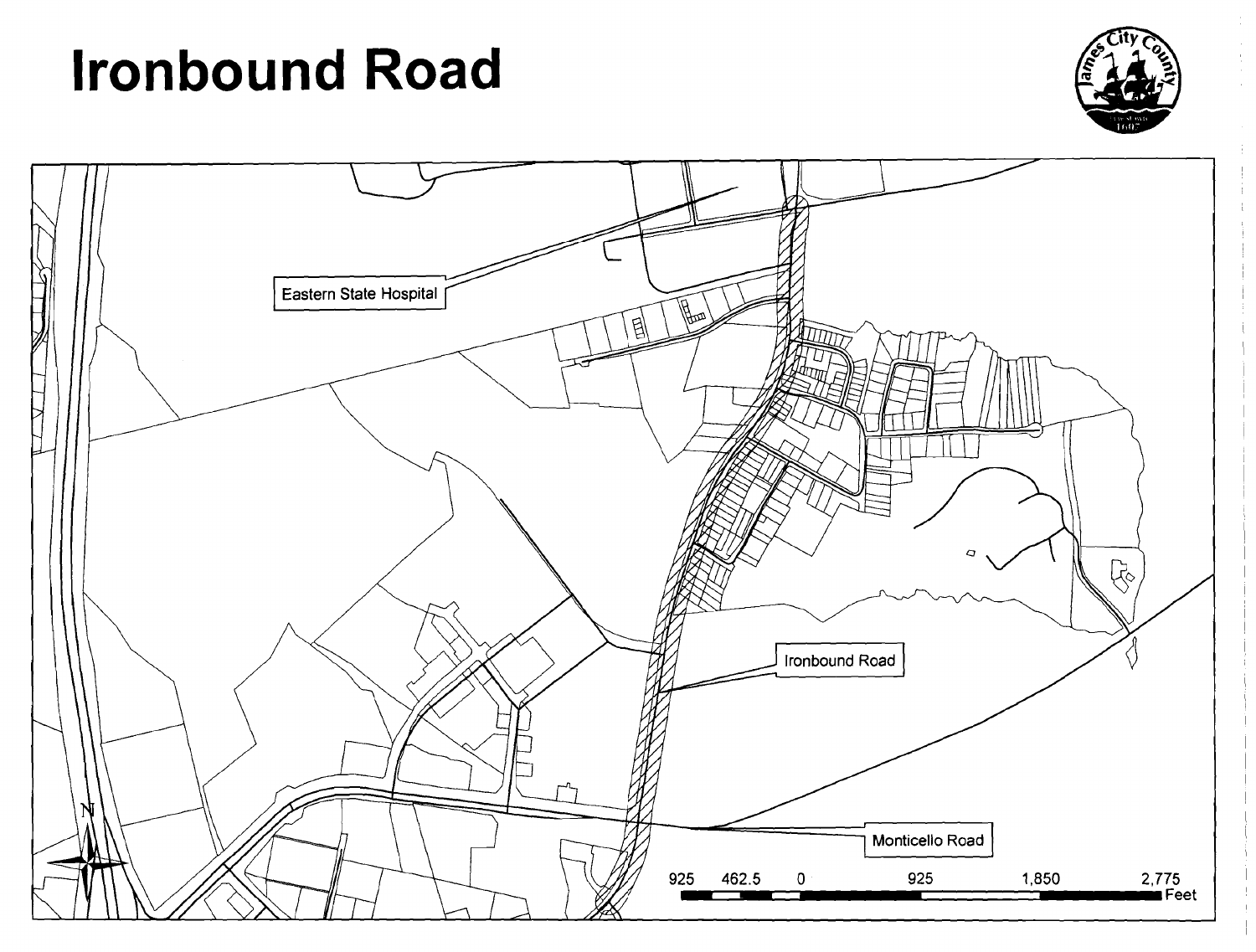# **Croaker Road**



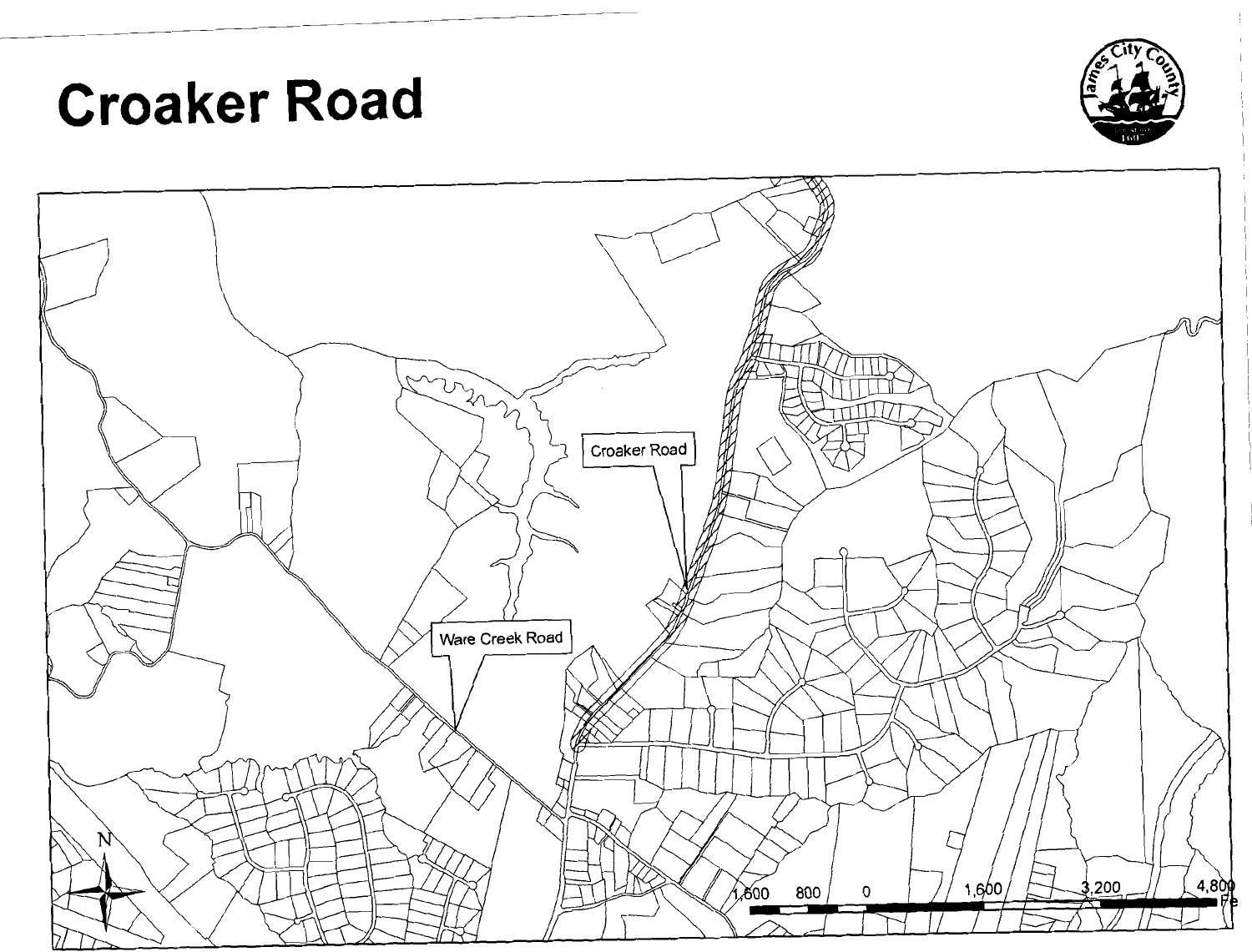# **Mount Laurel Road**



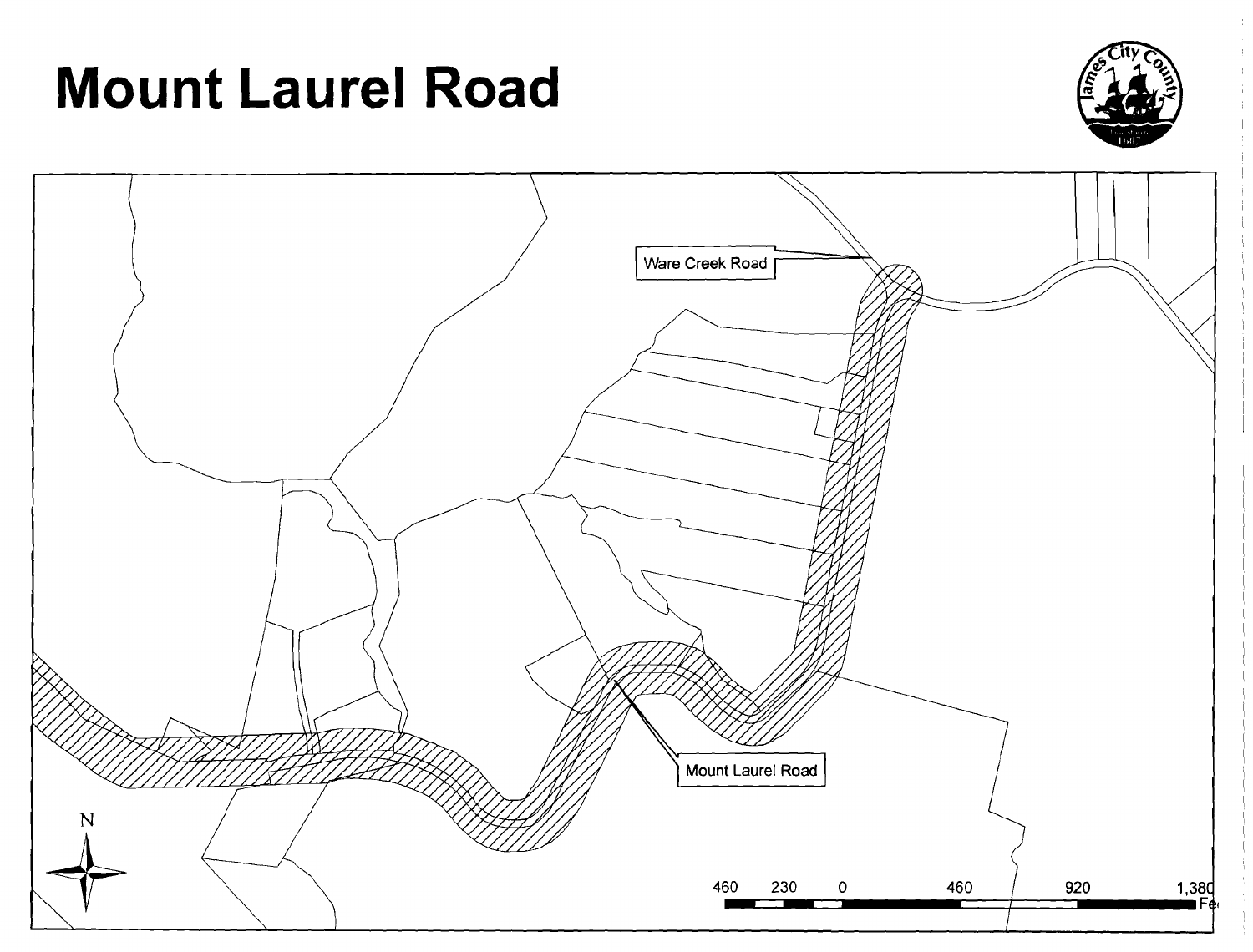# **Barnes Road**



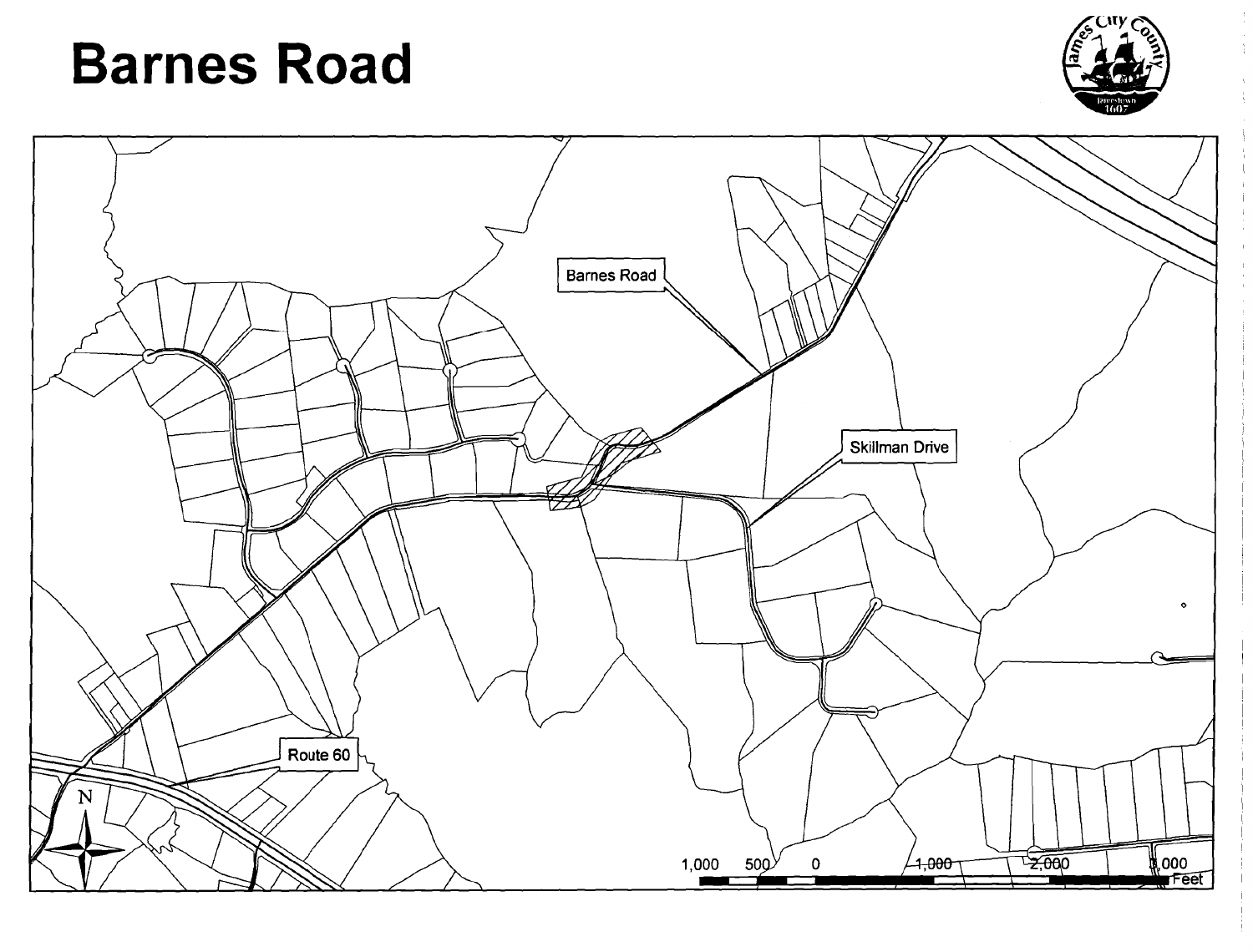# **Lake Powell Road**



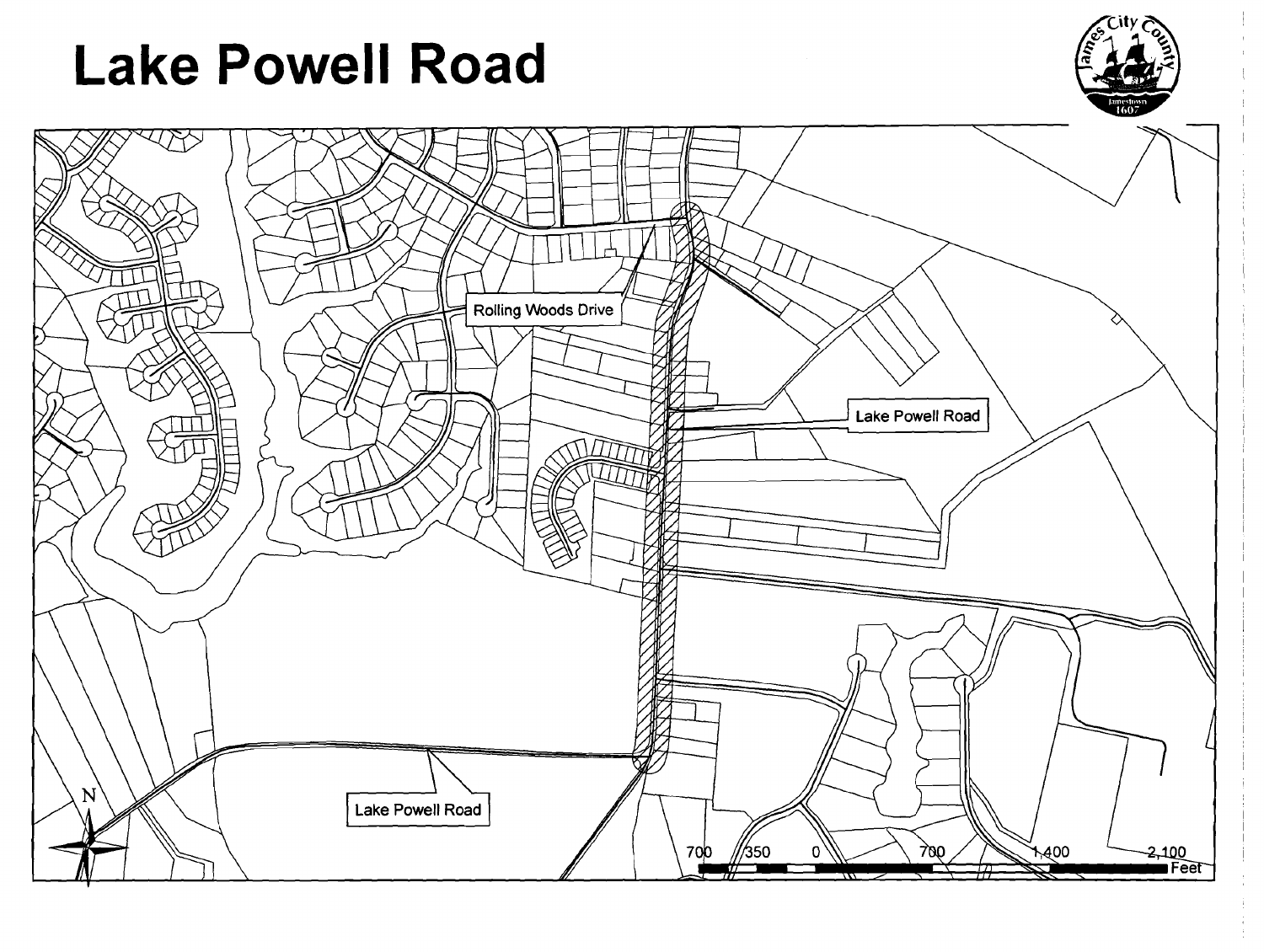# **Monticello Ave at News Rd**



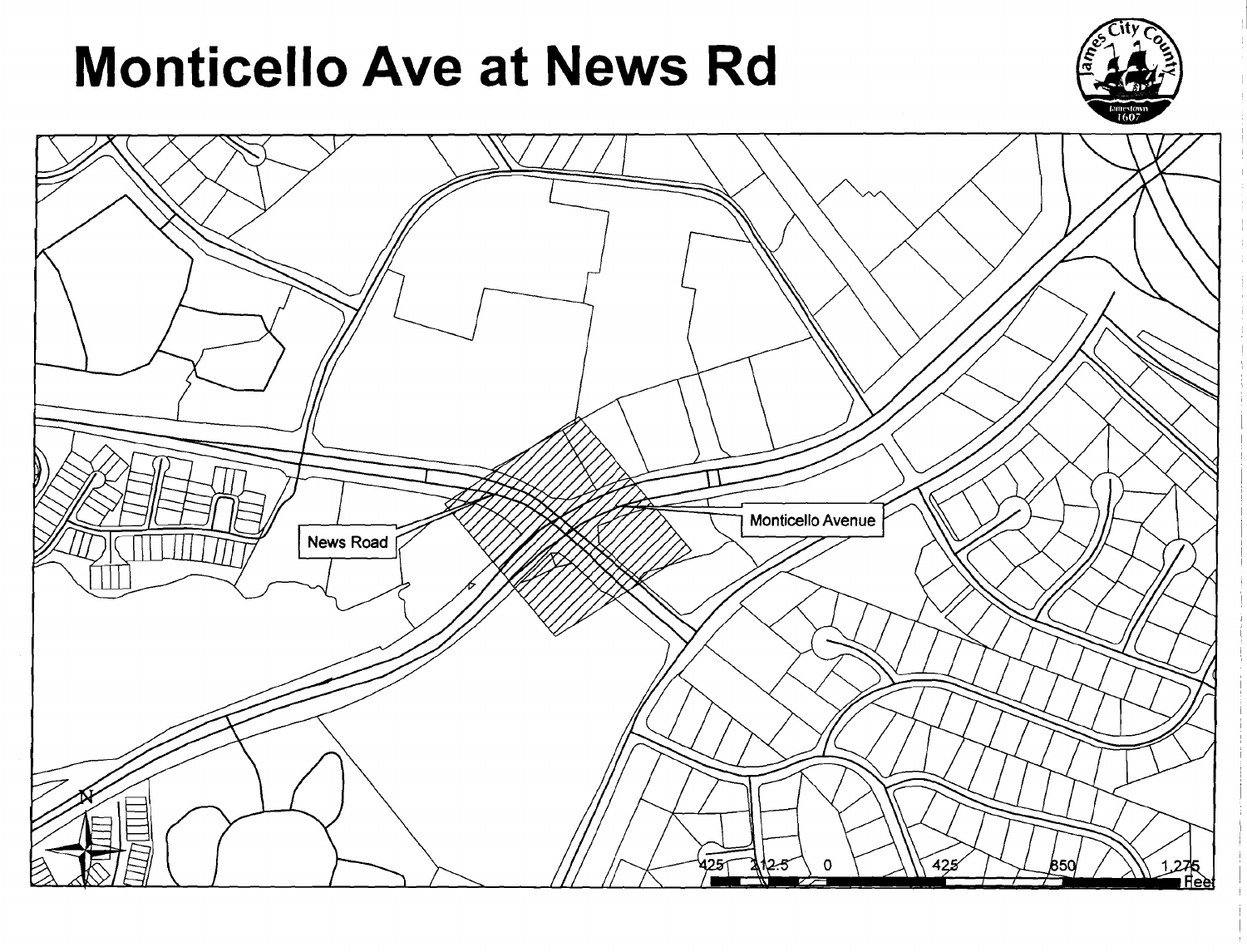# Longhill Road at Olde Towne Road



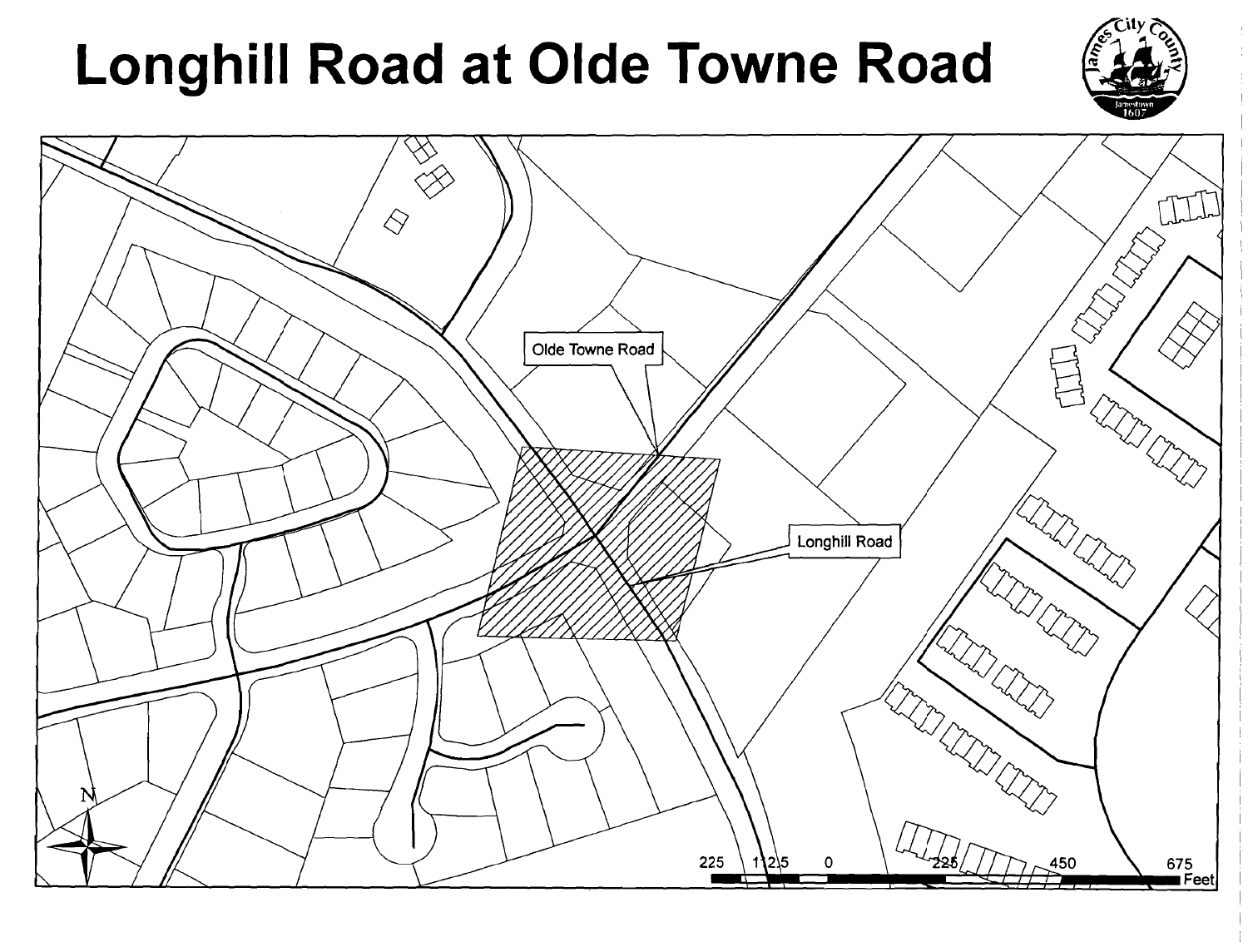# **Route 5 at Williamsburg Crossing**

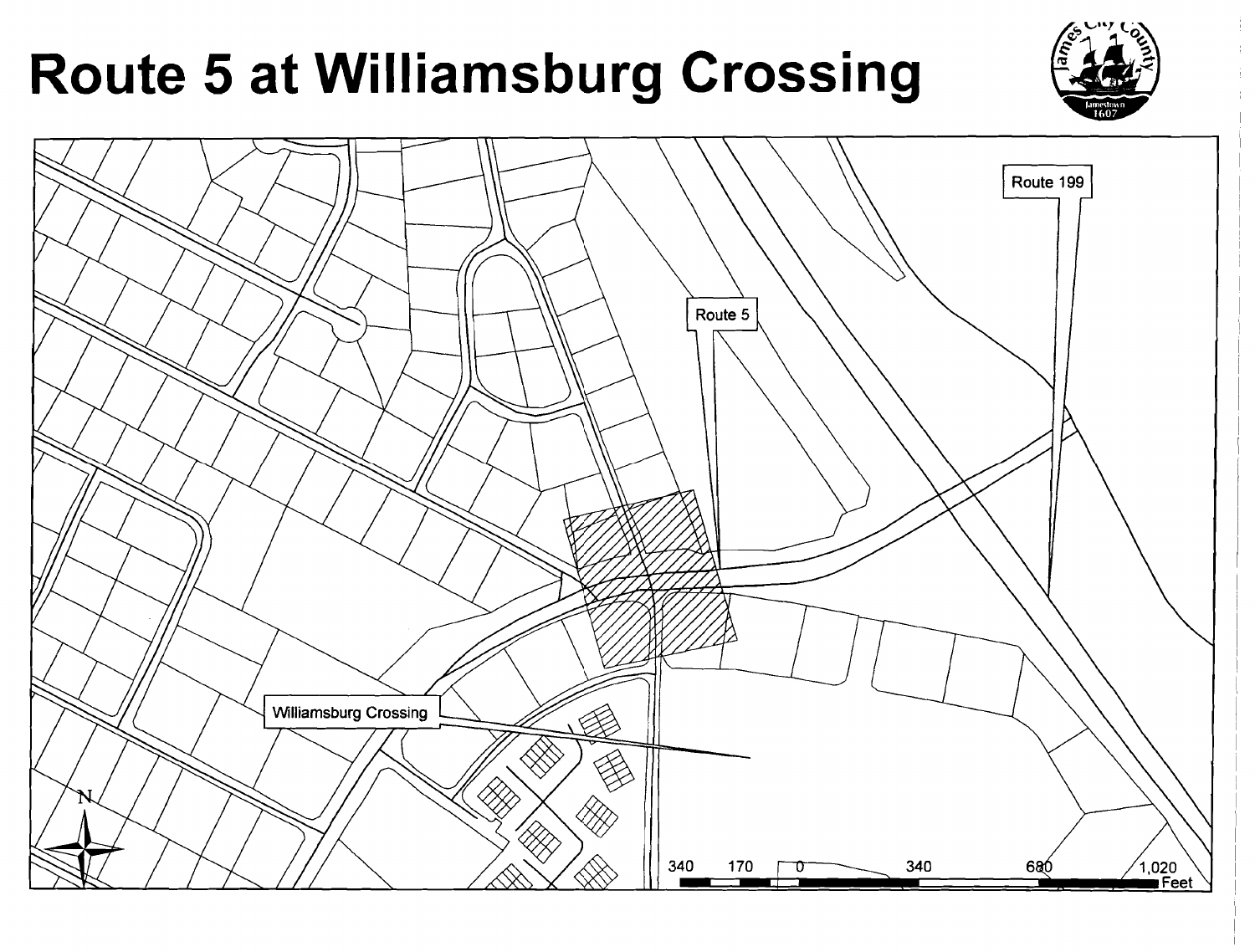# **Monticello Pedestrian Crossings**



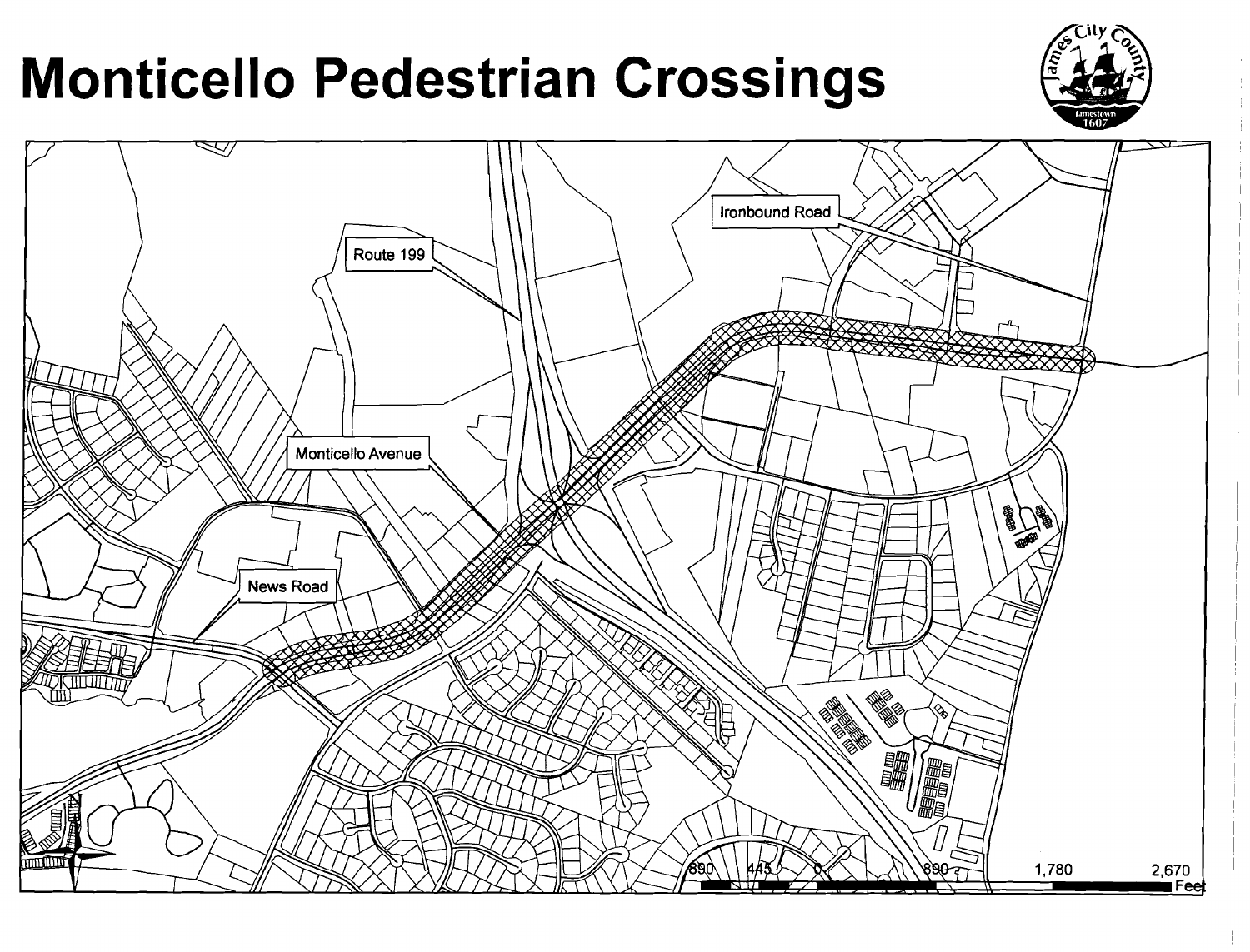# **Centerville Road**



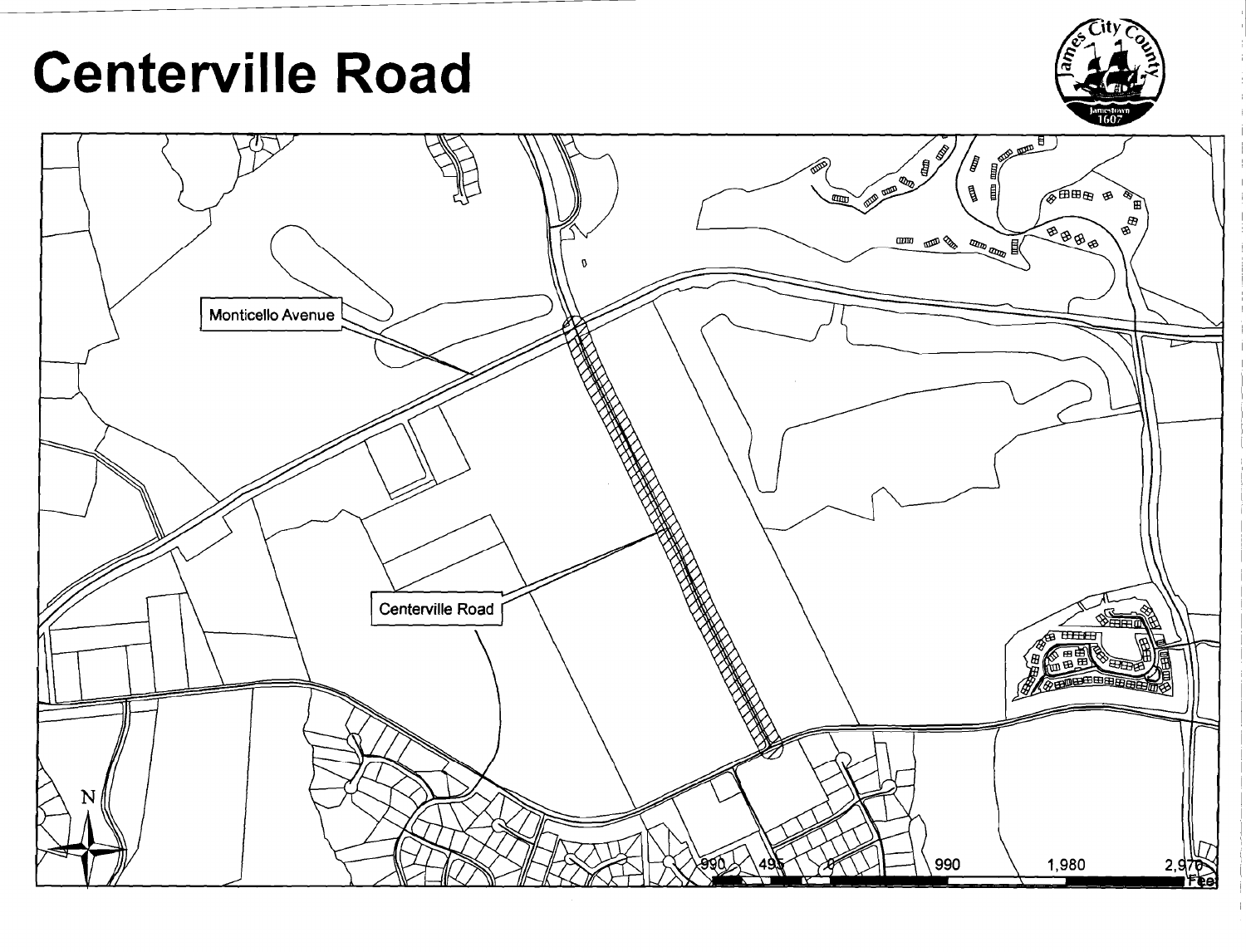# **Olde Towne Road**



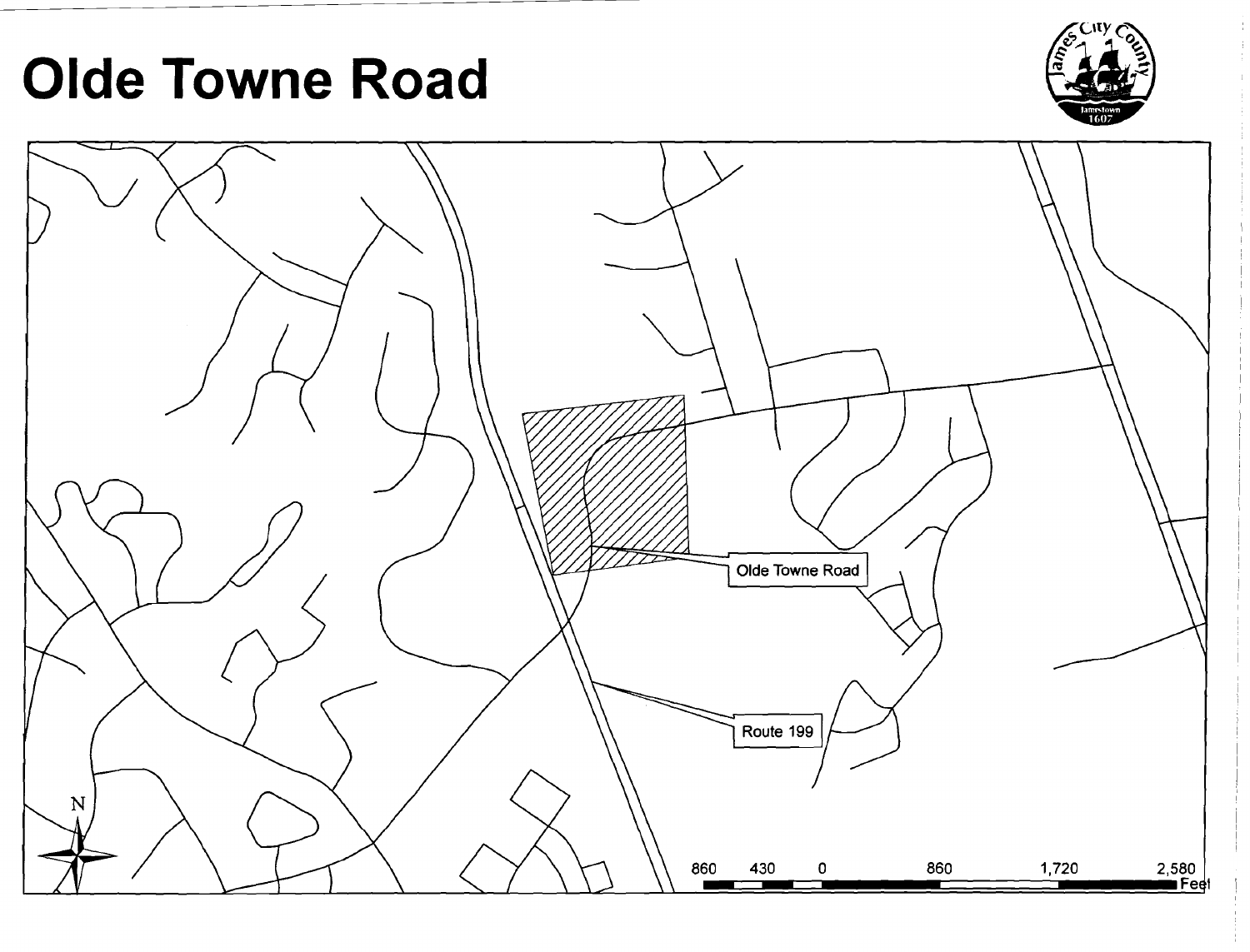# **Ironbound Road**



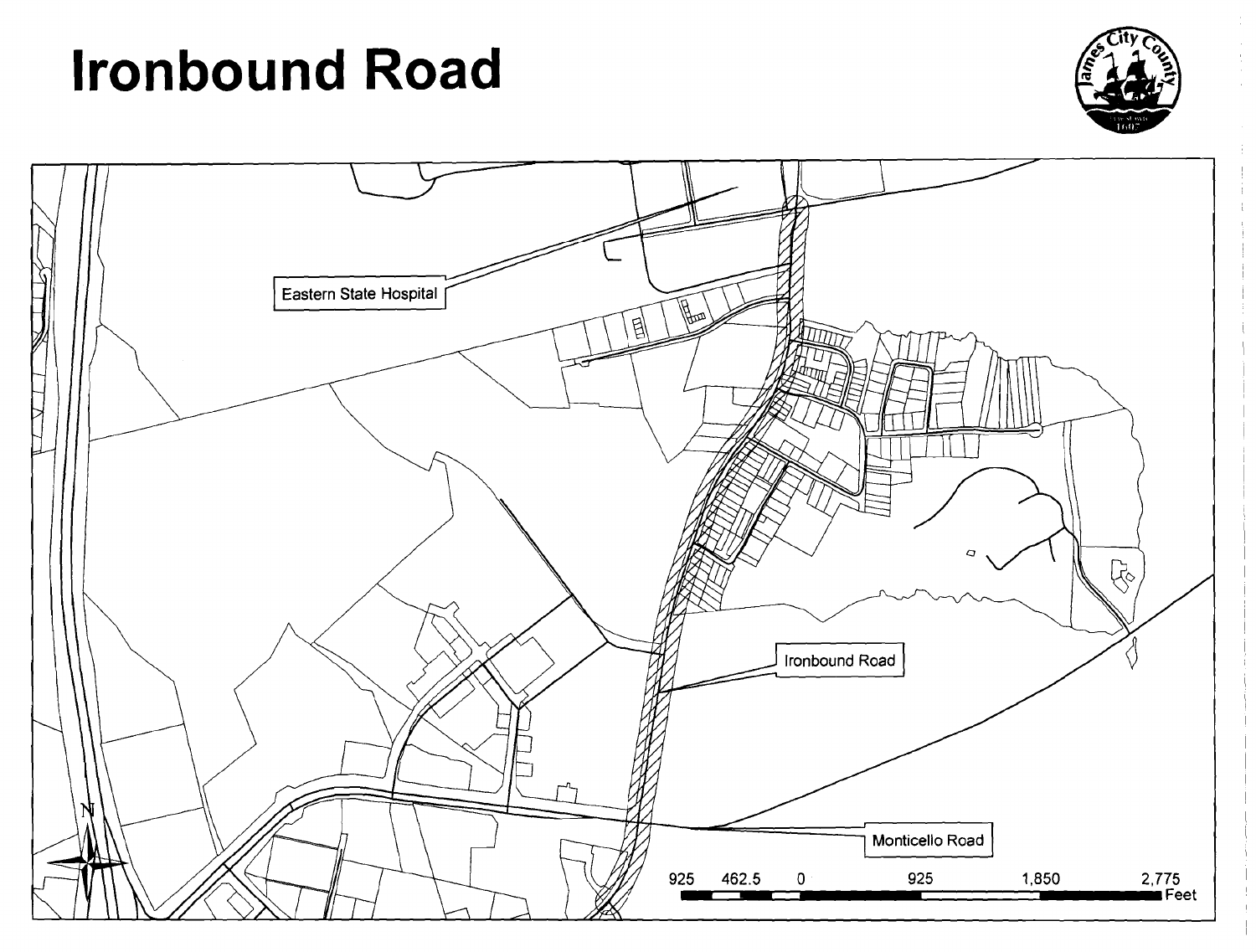# **Croaker Road**



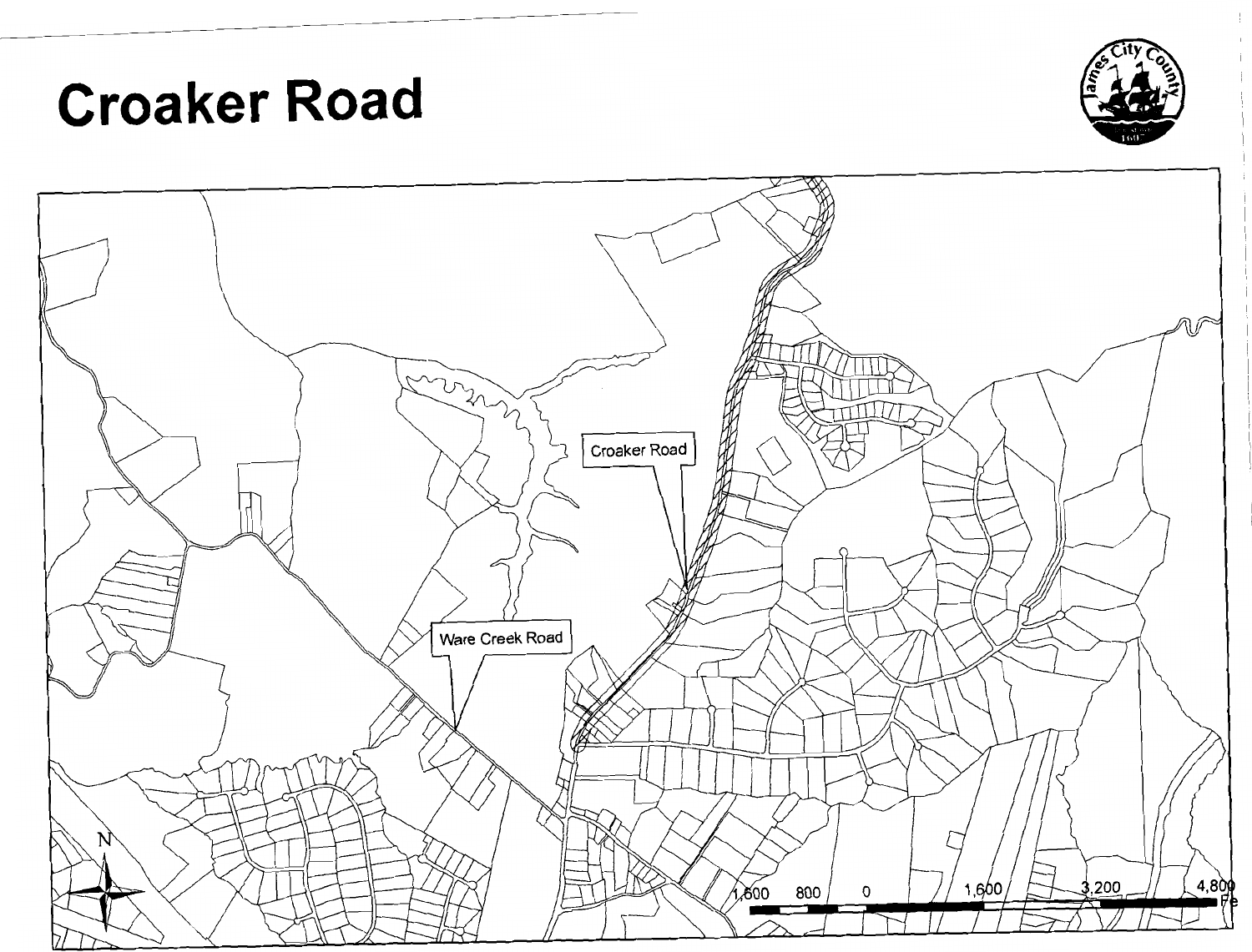# **Mount Laurel Road**



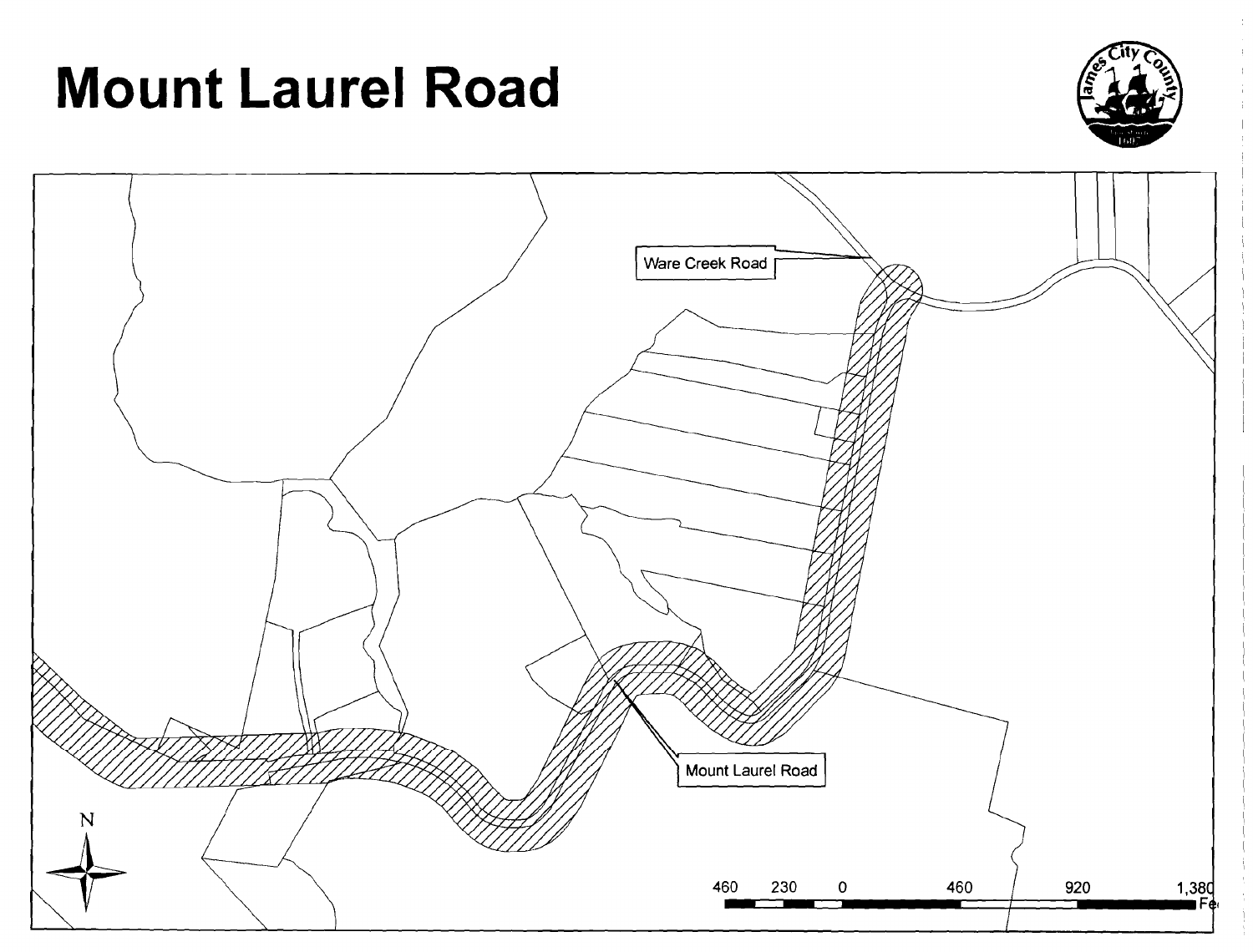# **Barnes Road**



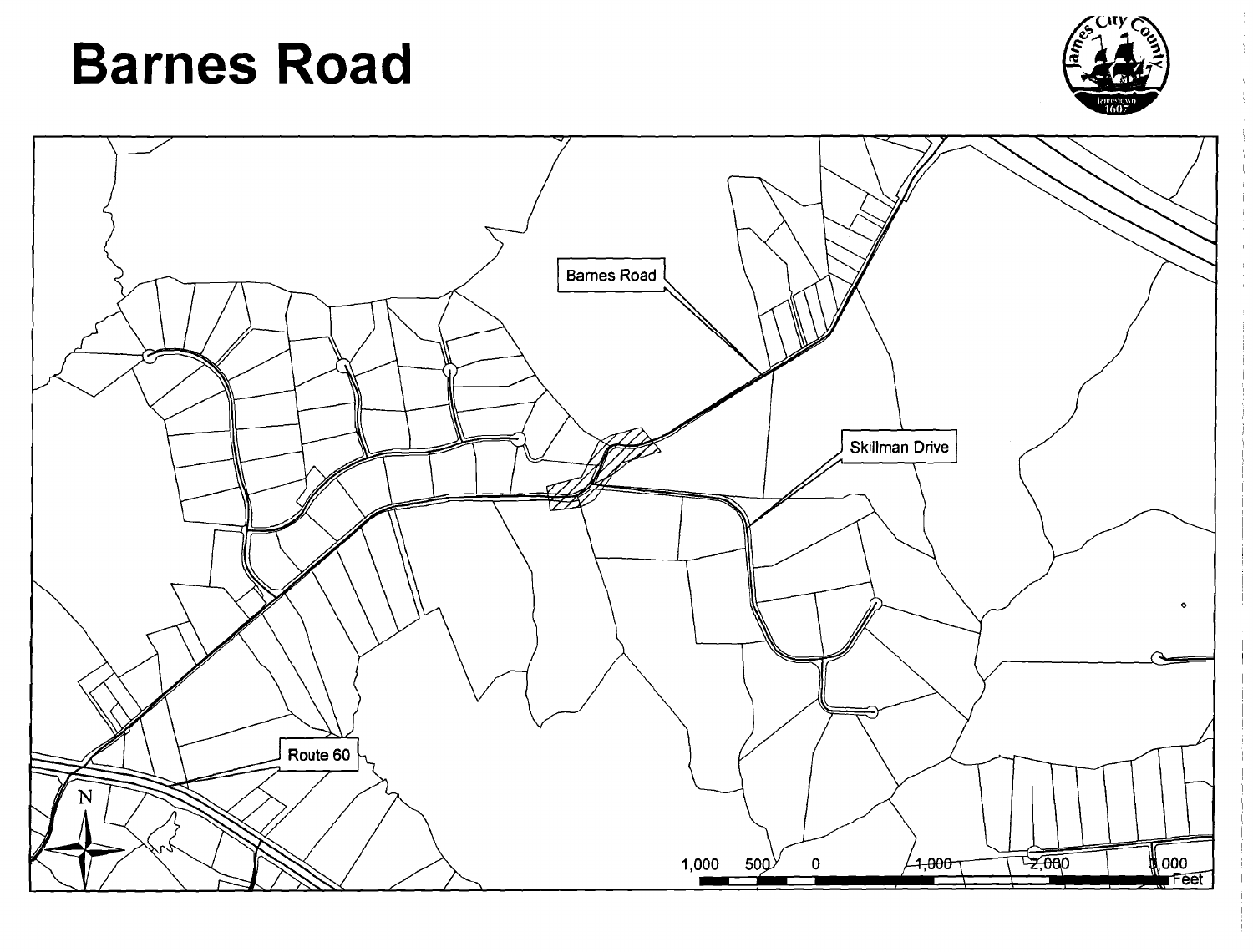# **Lake Powell Road**



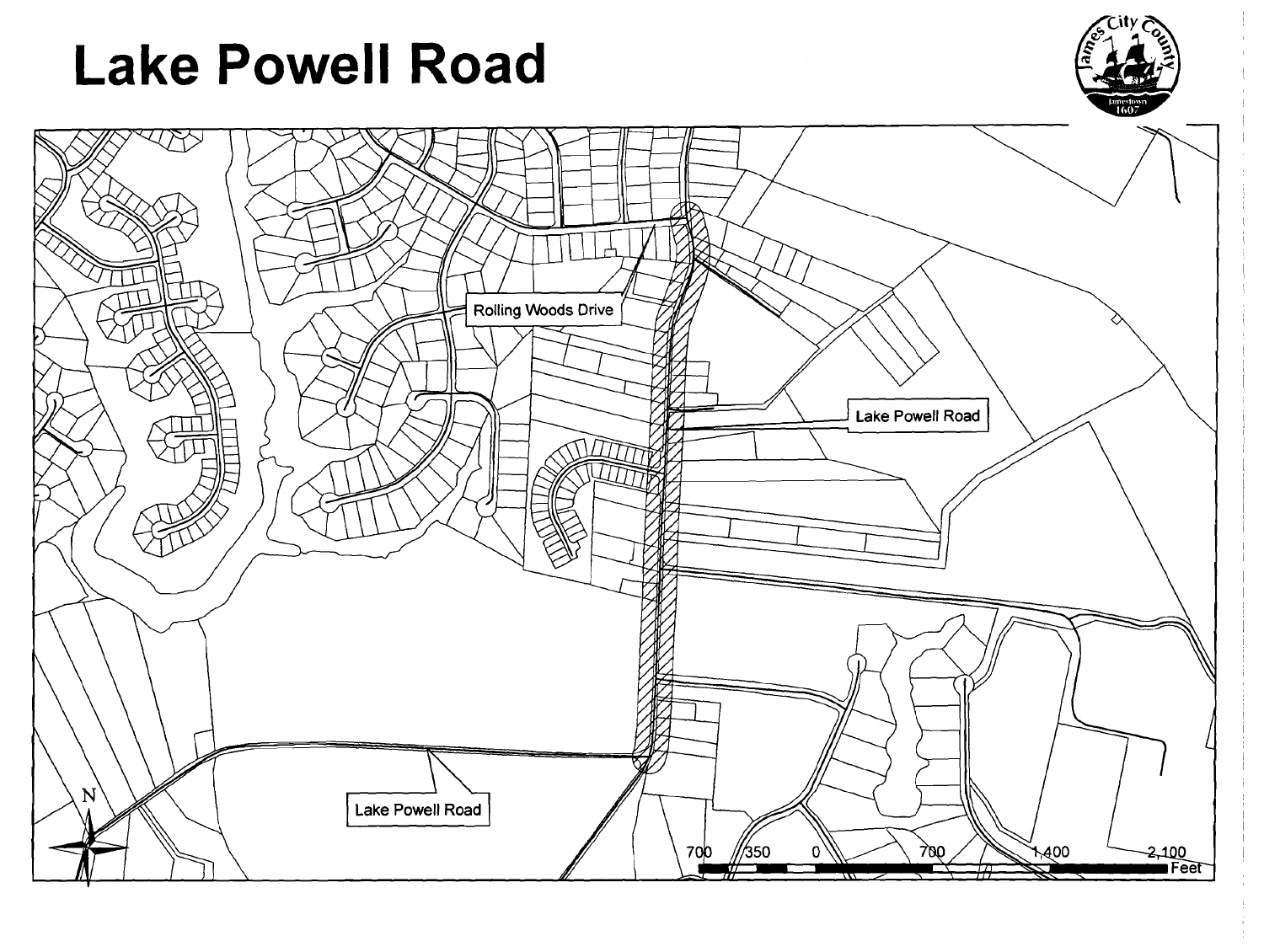# **Monticello Ave at News Rd**



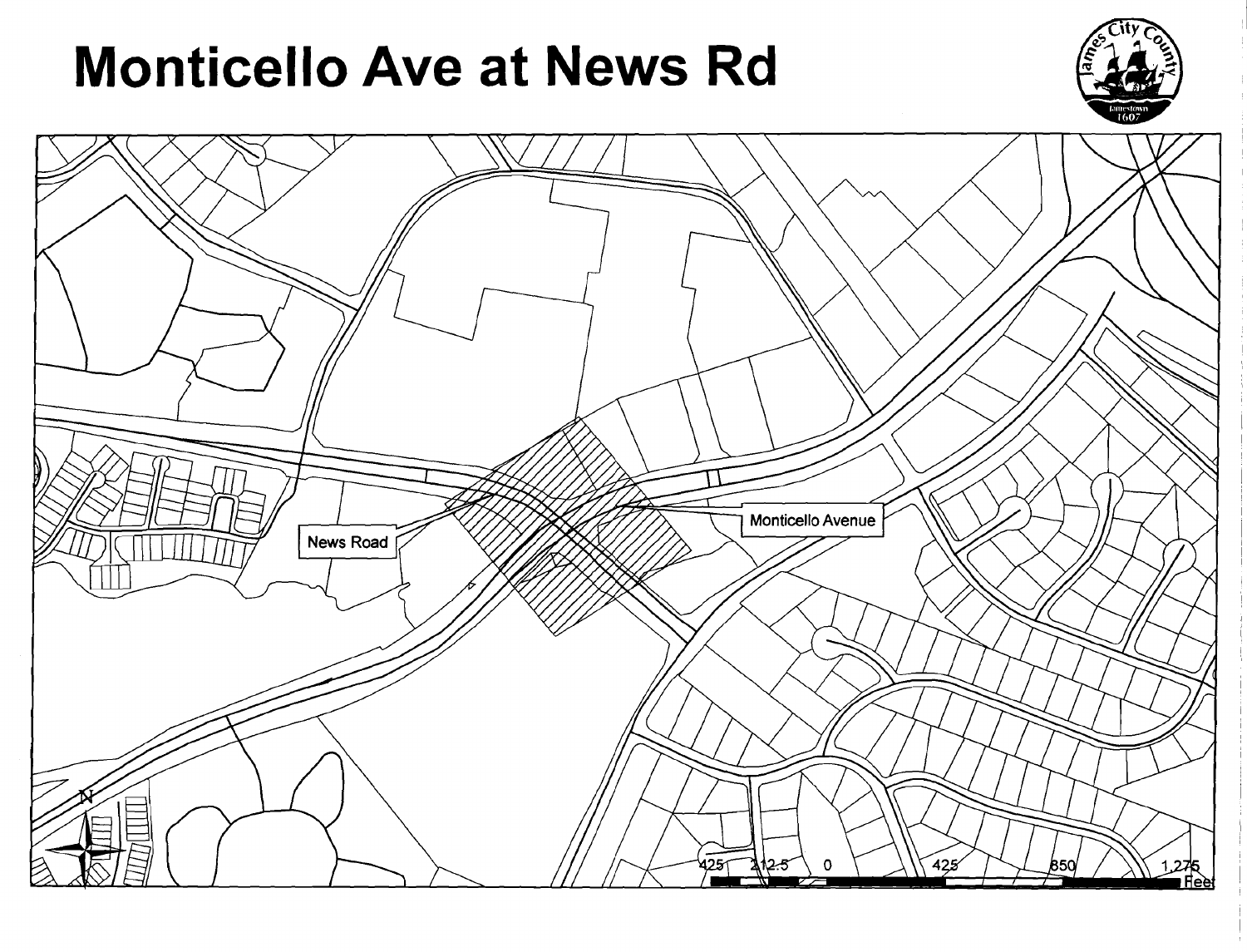# Longhill Road at Olde Towne Road



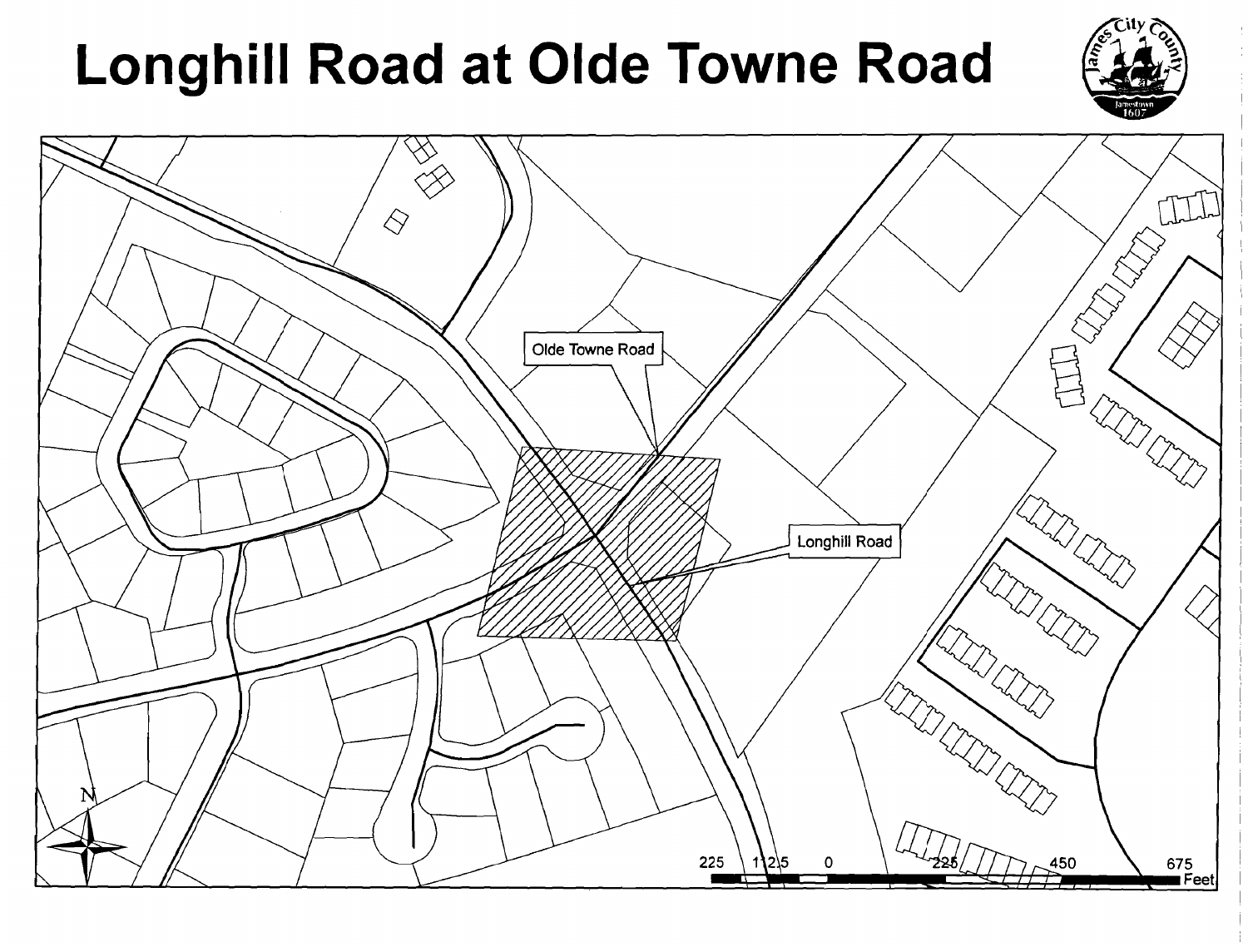# **Route 5 at Williamsburg Crossing**

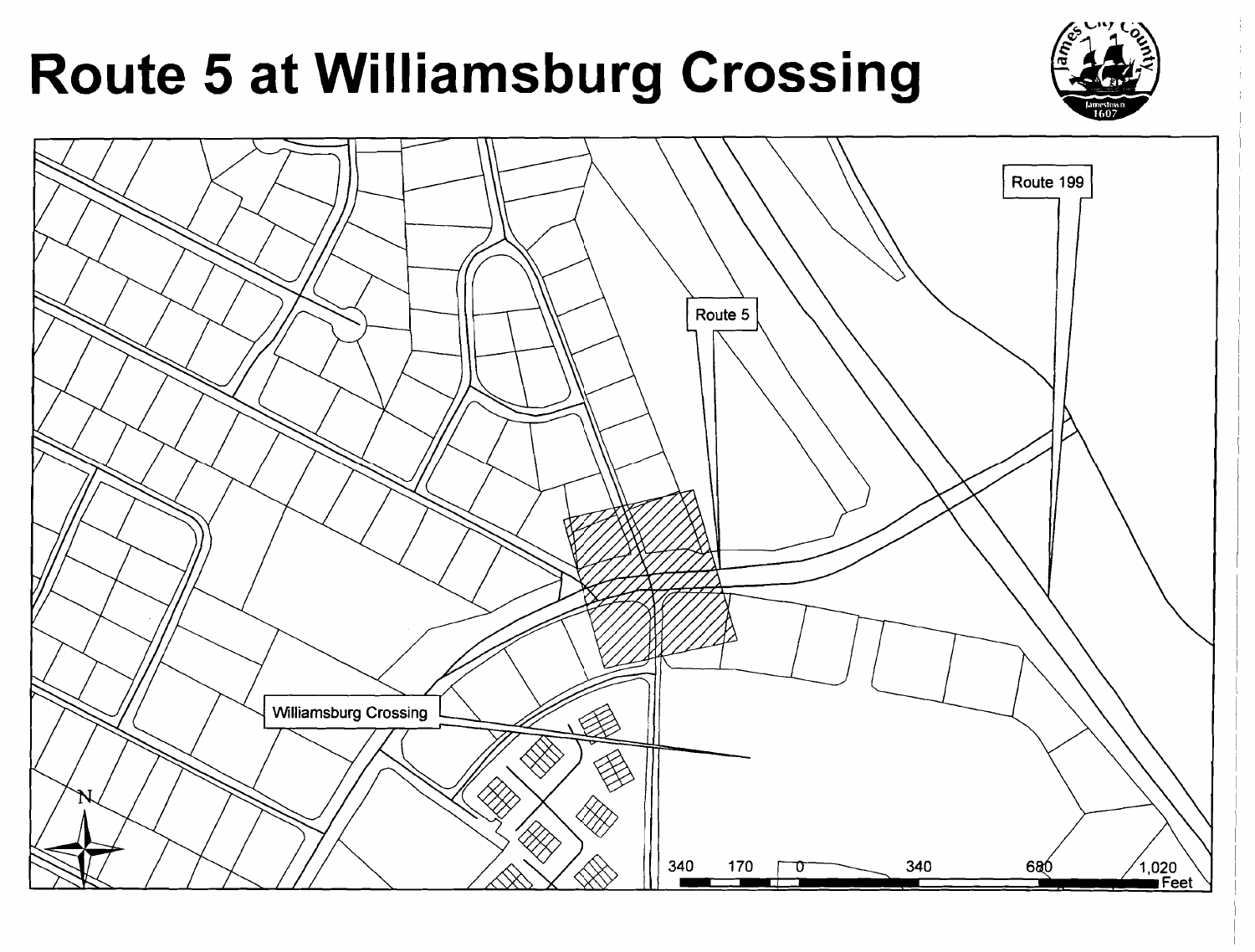# **Monticello Pedestrian Crossings**



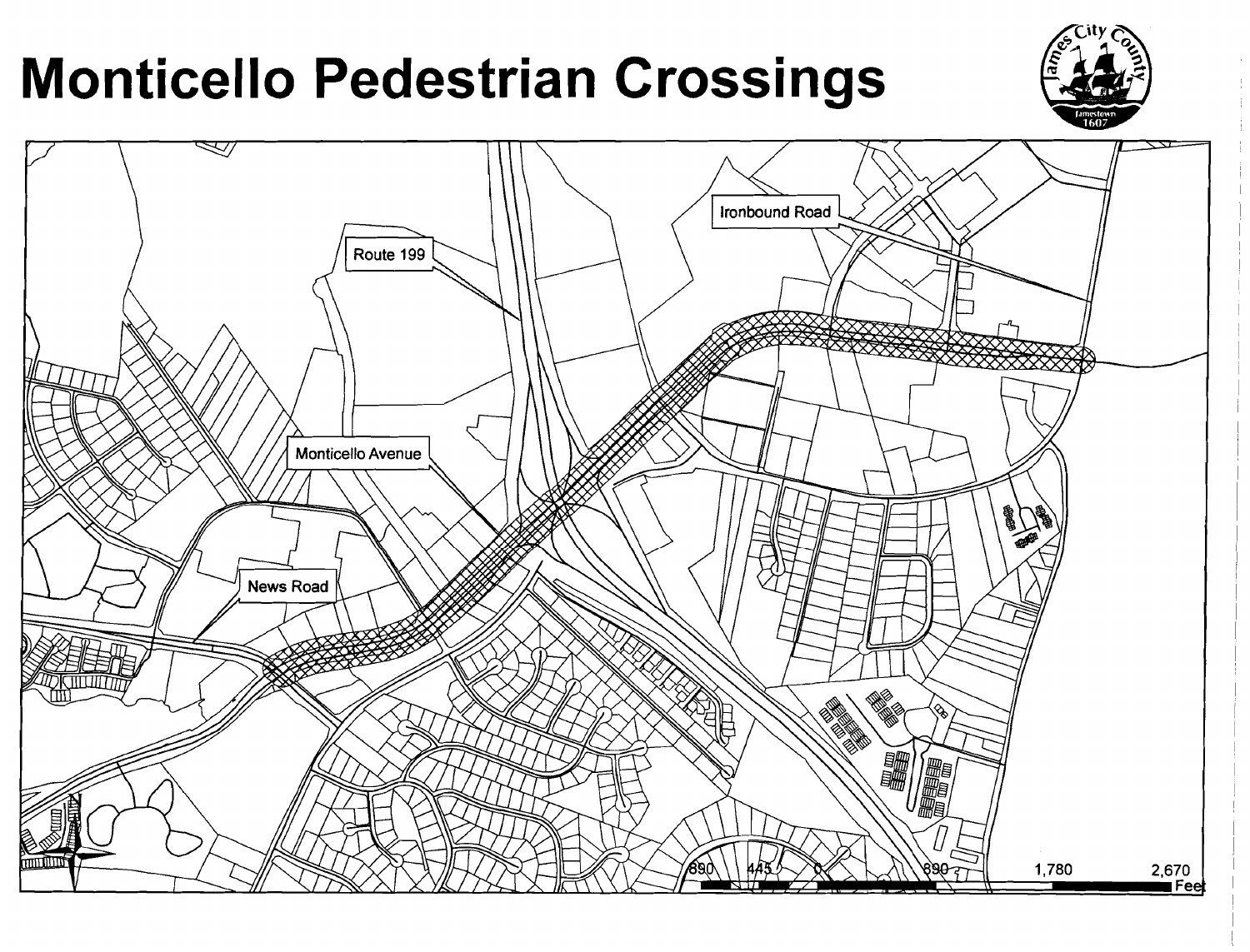# **Centerville Road**



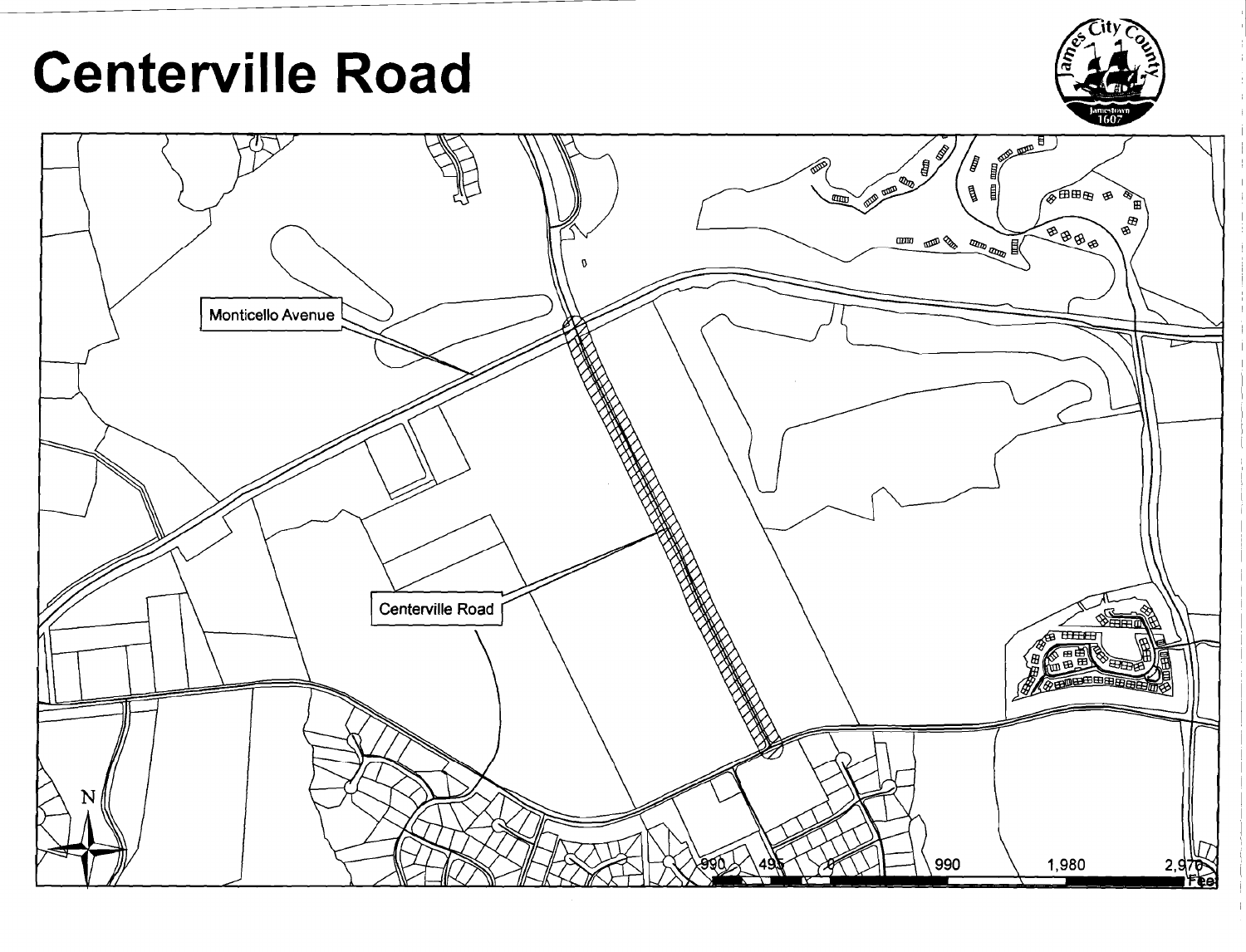# **Olde Towne Road**



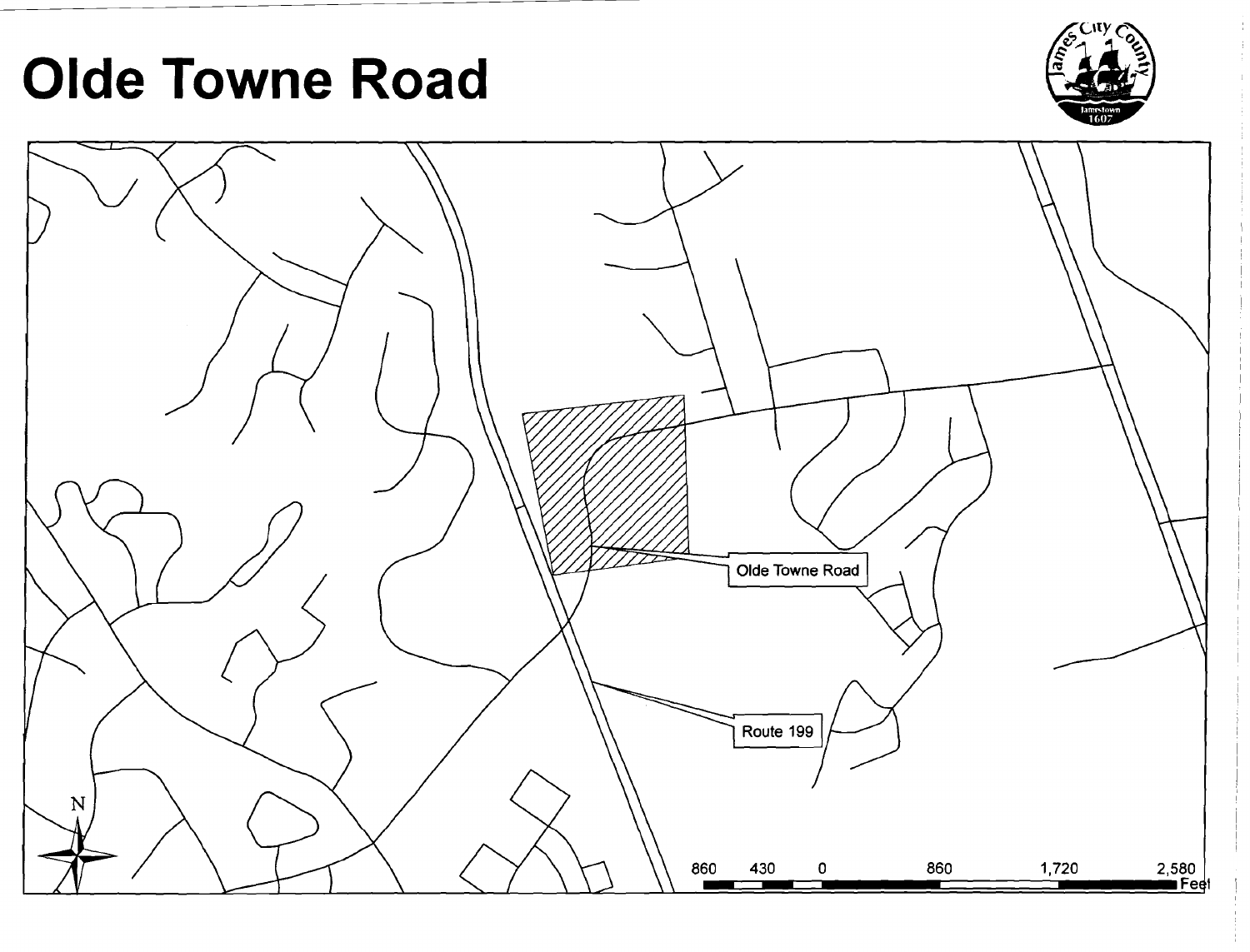#### **M E M O R A N D U M**

| DATE:    | November 22, 2005                                           |
|----------|-------------------------------------------------------------|
| TO:      | The Board of Supervisors                                    |
| FROM:    | John T. P. Horne, Development Manager                       |
| SUBJECT: | FY 2006-2012 Six-Year Secondary System Construction Program |

At the November 22, 2005, Work Session, County and Virginia Department of Transportation (VDOT) staff will provide an update of all projects currently on the Program and a brief presentation of projects which are not currently on the Program, but which may be considered as candidates. A proposed list of the projects on the Six-Year Program is listed below, and a non-ranked list of the candidate projects follows:

#### **Secondary System Construction Program:**

#### 1. Ironbound Road

The segment of Ironbound Road between Strawberry Plains Road and Ironbound Square will be widened from two to four lanes with a landscaped median; from there to the Longhill Connector Road it will widen to five lanes with a center turn lane. Staff has been meeting with designers to get the final road layout and to confirm the feasibility of a roundabout at Ironbound and Longhill. This widening will include medians and multiuse paths along the right-of-way. The ad date for this project in the currently adopted plan is July 8, 2008.

#### 2. Croaker Road

Spot improvements will be made to the shoulders and ditches along a 1.87 mile stretch of Croaker Road extending south from Croaker Landing Road towards Interstate 64. This shoulder strengthening project will be made as needed to meet minimum design standards. In a public meeting with residents along Croaker Road, VDOT discussed right-of-entry with residents and was able to obtain right-of-entry permission by some in attendance. The project is not currently progressing due to a lack of manpower at VDOT; to offset this, VDOT has requested staff's assistance in obtaining rights-of-entry agreements from residents along this stretch of road. The ad date for this project in the currently adopted plan is March 30, 2006.

#### 3. Mount Laurel Road

A minimum plan project or a no-plan project would be undertaken to improve curves along an approximately .45-mile segment of the road beginning about .3 miles from the intersection with Ware Creek Road. The amount of \$550,000 was approved in the last six-year secondary process and in order to proceed VDOT has requested staff's assistance in obtaining rights-of-entry agreements from residents along this stretch of road. Once obtained, this project is prepared to begin. The ad date for this project in the currently adopted plan is April 1, 2006.

#### 4. Barnes Road

State Environmental Review Process (SERP) and scoping would be undertaken to improve curves along an approximately .35-mile segment of the road beginning between .5 and .85 miles east of the intersection with Route 60. If it is determined that the scope of this project will be larger then previously determined, staff recommends revisiting the project as a new submittal. The ad date for this project in the currently adopted plan is July 1, 2010.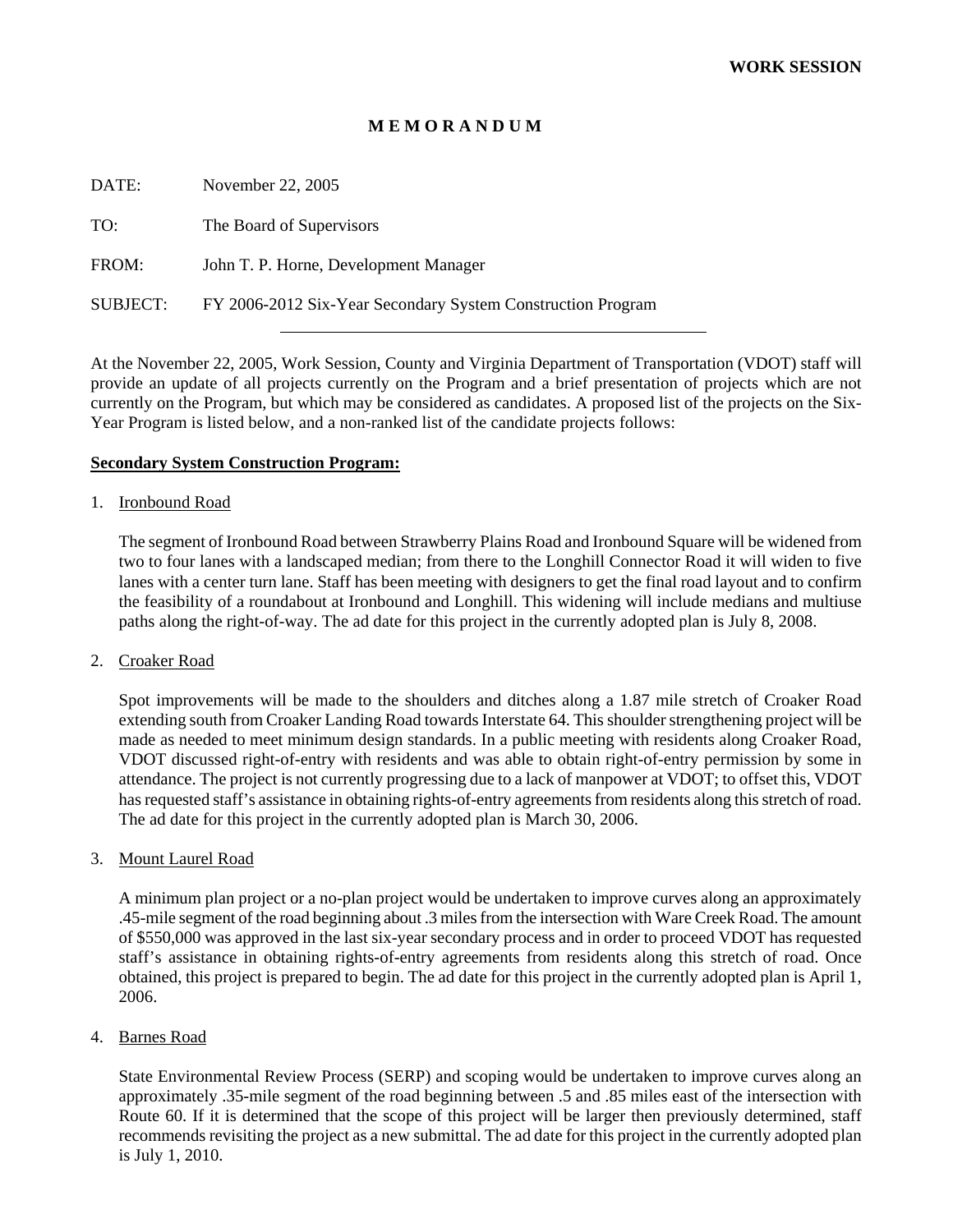#### 5. Scott's Pond Drainage Repair

Inadequately sized drainage pipes were installed in Scott's Pond subdivision and have now been accepted into the public system. Some flooding of roads and yards has occurred. This project would replace four pipes and repair paved driveways after construction.

#### **Candidate List:**

#### 1. Lake Powell Road

Improvements would strengthen the shoulders of this road past the entrance to Rolling Woods as was done to Ironbound Road between Jamestown Road and Sandy Bay Road, and as proposed on Croaker Road. Currently, it is just 18-feet wide in some areas; this project would improve drainage and visibility around curves. Staff recommends putting aside secondary road money for a study to determine the costs of such a project and beginning the SERP.

#### 2. Pedestrian Crossings

Pedestrian crossings were part of the candidate list for the Board's last review of the Secondary Road plan. VDOT is now ready this fiscal year under the Safety Program to complete work on the intersections of Monticello Avenue at News Road, Longhill Road at Olde Towne Road, and Route 5 at Williamsburg Crossing Shopping Center. This project is funded with non-secondary road money.

Another pedestrian crossing project that is currently under development by staff concerns the crossings along Monticello Avenue between Ironbound Road and News Road. Staff is working with VDOT to determine appropriate crossing locations and the amount of time it takes to cross and also the impacts these crossings would have on traffic timing.

#### 3. Centerville Road

 The Friends of the National Park at Green Spring has requested that turn lanes be provided on Centerville Road for the proposed Green Spring Historical Park. Funding for this project could come from revenue sharing with the local match paid by the Federal government or the Friends. The anticipated date for needing the turn lane is late in calendar year 2007, with interim turnouts being installed in 2006. The County will need to decide in early 2006 whether or not to include this as a revenue sharing project.

#### 4. Olde Towne Road

Improvements would increase the radius of the curve adjacent to the Colonies at Williamsburg timeshare development between Route 199 and Route 60. Right-of-way for this project was reserved as a part of the 2003 Master Plan and Special Use Permit Amendment process for the Colonies at Williamsburg.

At the Work Session, staff hopes to receive direction from the Board on its priorities for the existing projects. Based on current VDOT estimates of available Secondary Road funds (with the exception of the pedestrian crossings), it does not appear that there will be sufficient funding to move any of the candidate projects to the Secondary Road Plan for construction. At a later meeting, a public hearing will be necessary to adopt the final plan.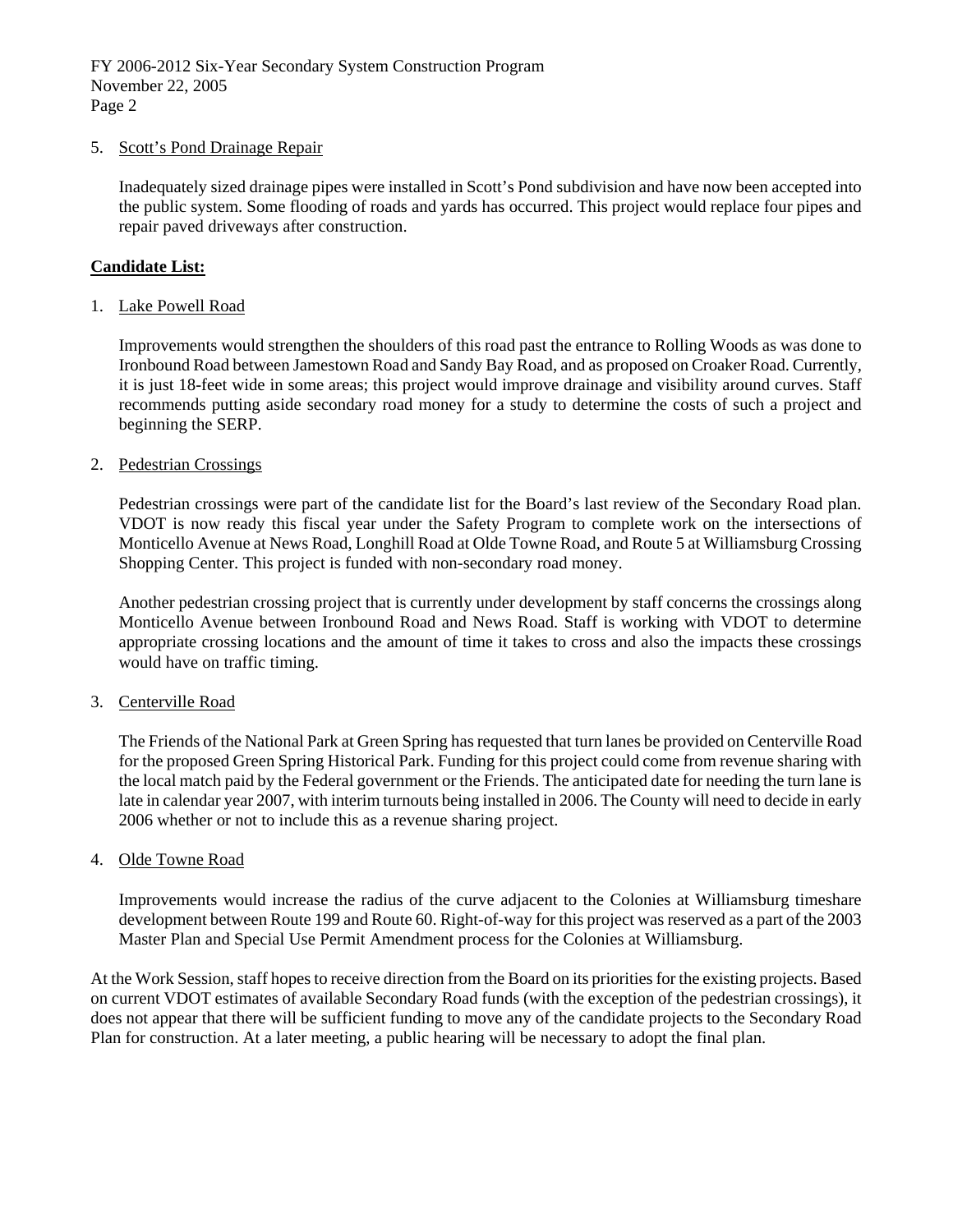FY 2006-2012 Six-Year Secondary System Construction Program November 22, 2005 Page 3

John IP Loge . John/T. P. Horne

JTPH/gs 2006-12secondrd.mem

Attachments:

1. Project location maps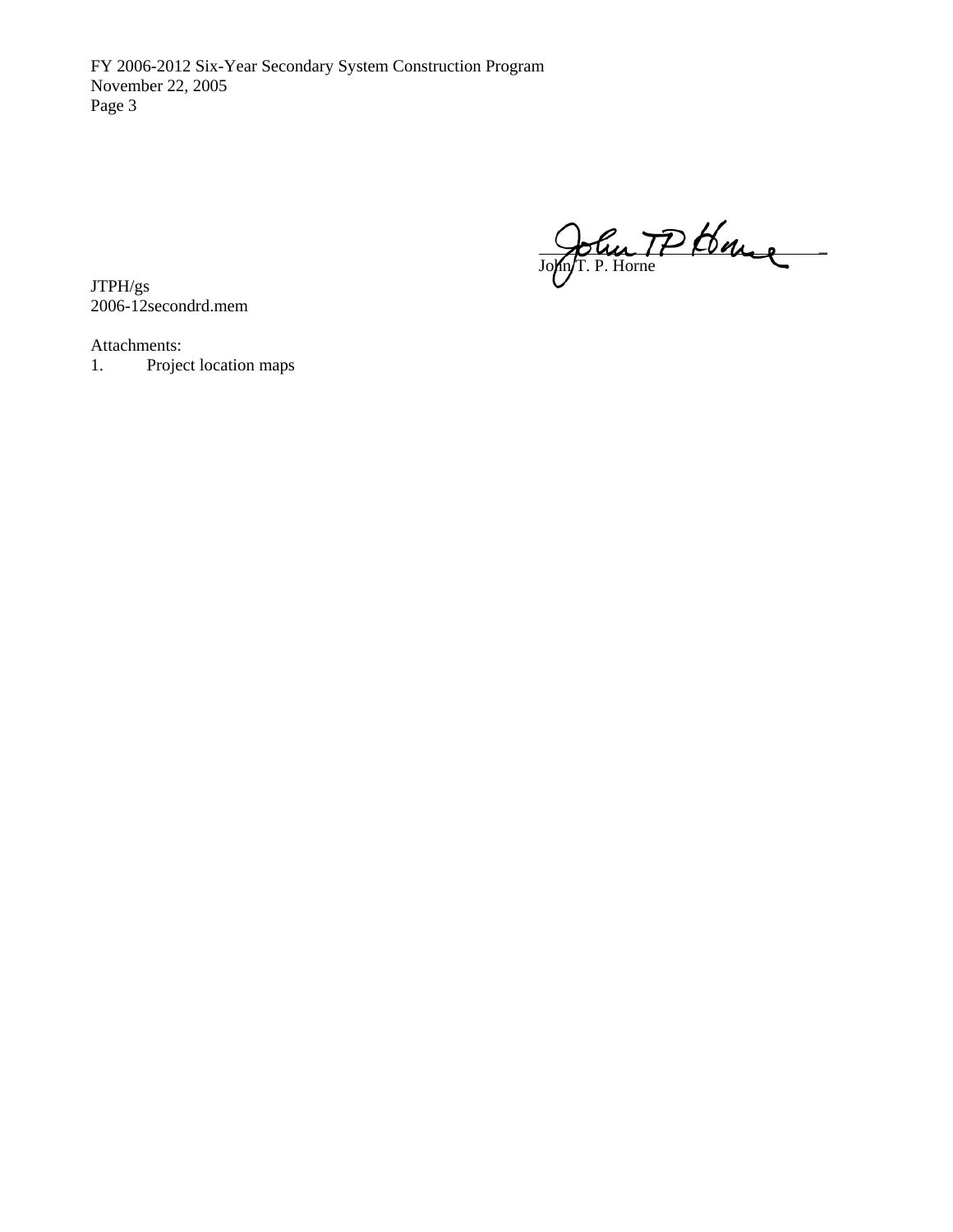#### **M E M O R A N D U M**

| DATE:           | November 22, 2005                                                        |
|-----------------|--------------------------------------------------------------------------|
| TO:             | The Board of Supervisors                                                 |
| FROM:           | Leo P. Rogers, County Attorney                                           |
| <b>SUBJECT:</b> | Update on 2005 Legislative Program and Proposed 2006 Legislative Program |

Below are the items requested by James City County to be introduced through its 2005 Legislative Program. After each item are the results achieved.

#### 1-1. TRAFFIC CONTROL

Traffic control - photo red. Several bills failed.

#### 1-2. ALLOW WETLANDS BOARD MEMBERS TO SERVE ON AN APPEALS BOARD FOR CHESAPEAKE BAY PRESERVATION ORDINANCE

HB 2378 - (Rapp). Enacted.

#### 1-3. LIFT MORATORIUM ON FUNDING FOR GROUP HOMES

Passed as a line item in the State Budget.

1-4. INOPERABLE MOTOR VEHICLES - CIVIL PENALTIES

HB 2377 - (Rapp). Enacted.

#### 1-5. CONVEYANCE OF CERTAIN EASEMENTS WITHOUT A PUBLIC HEARING

HB 2386 - (Barlow). Enacted.

#### 1-6. FEE CHARGED TO LOCALITIES FOR SERVICES BY COURT AND SHERIFF

Not introduced.

Leo P. Rogers

l

LPR/nb Legislative05-06Prog.mem

Attachments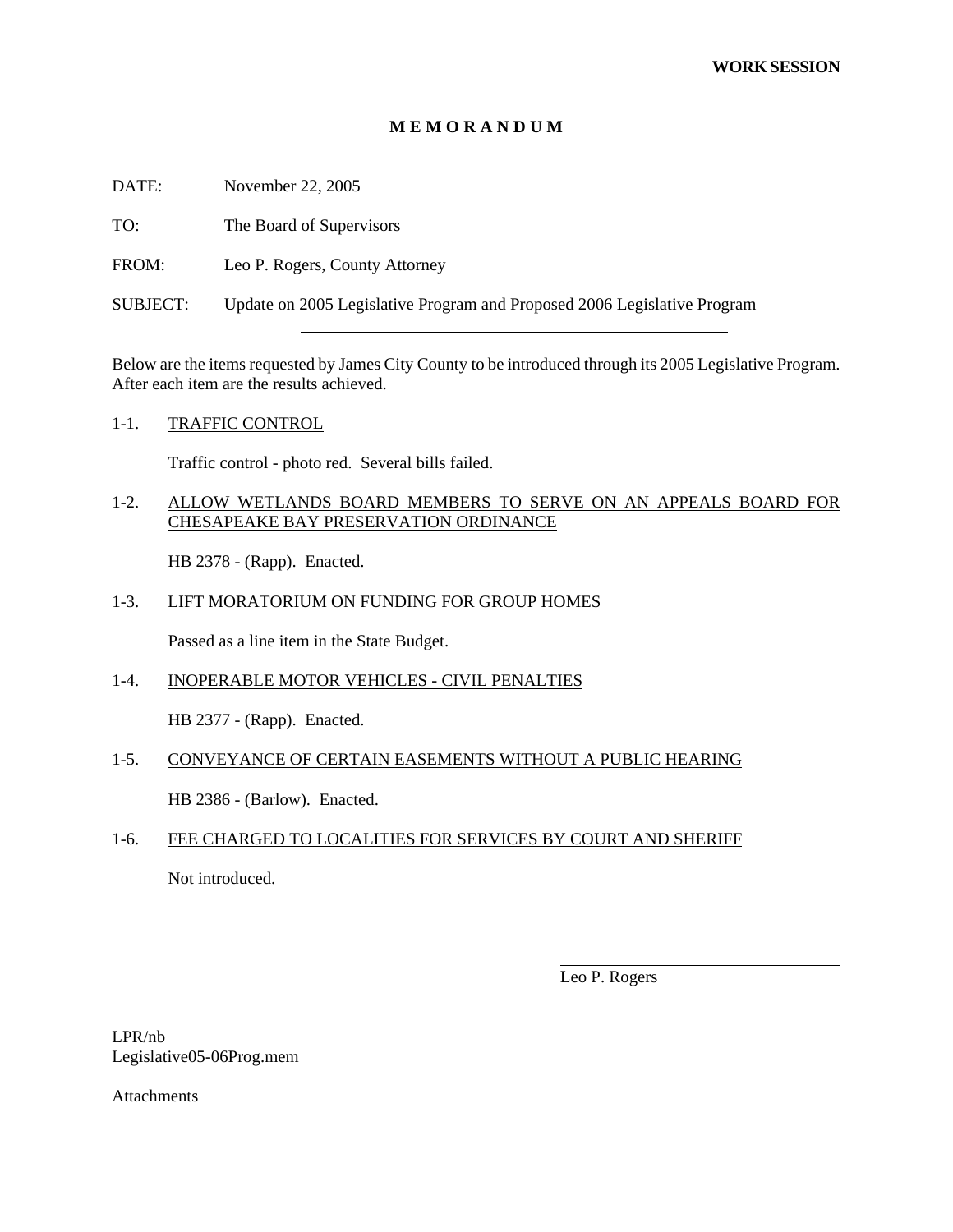# **R E S O L U T I O N**

#### APPROVING THE COUNTY'S 2006 LEGISLATIVE PROGRAM

- WHEREAS, James City County has developed a Legislative Program for the consideration of the 2006 Session of the General Assembly, which outlines certain legislative policies that the Board believes ought to guide the General Assembly and proposes certain legislation that would benefit the County; and
- WHEREAS, the Board has carefully considered its legislative program and believes that it is in the best interest of the citizens of James City County.
- NOW, THEREFORE, BE IT RESOLVED that the James City County Board of Supervisors hereby approves the County's 2006 Legislative Program and commends it to the County's representatives in the General Assembly for action.
- BE IT FURTHER RESOLVED that a copy of the County's 2006 Legislative Program be forwarded to the County's elected representatives in the General Assembly.

Jay T. Harrison, Sr. Vice Chairman, Board of Supervisors

\_\_\_\_\_\_\_\_\_\_\_\_\_\_\_\_\_\_\_\_\_\_\_\_\_\_\_\_\_\_\_\_\_\_\_\_

ATTEST:

Sanford B. Wanner Clerk to the Board

\_\_\_\_\_\_\_\_\_\_\_\_\_\_\_\_\_\_\_\_\_\_\_\_\_\_\_\_\_\_\_\_

Adopted by the Board of Supervisors of James City County, Virginia, this 22nd day of November, 2005.

06legisprog.res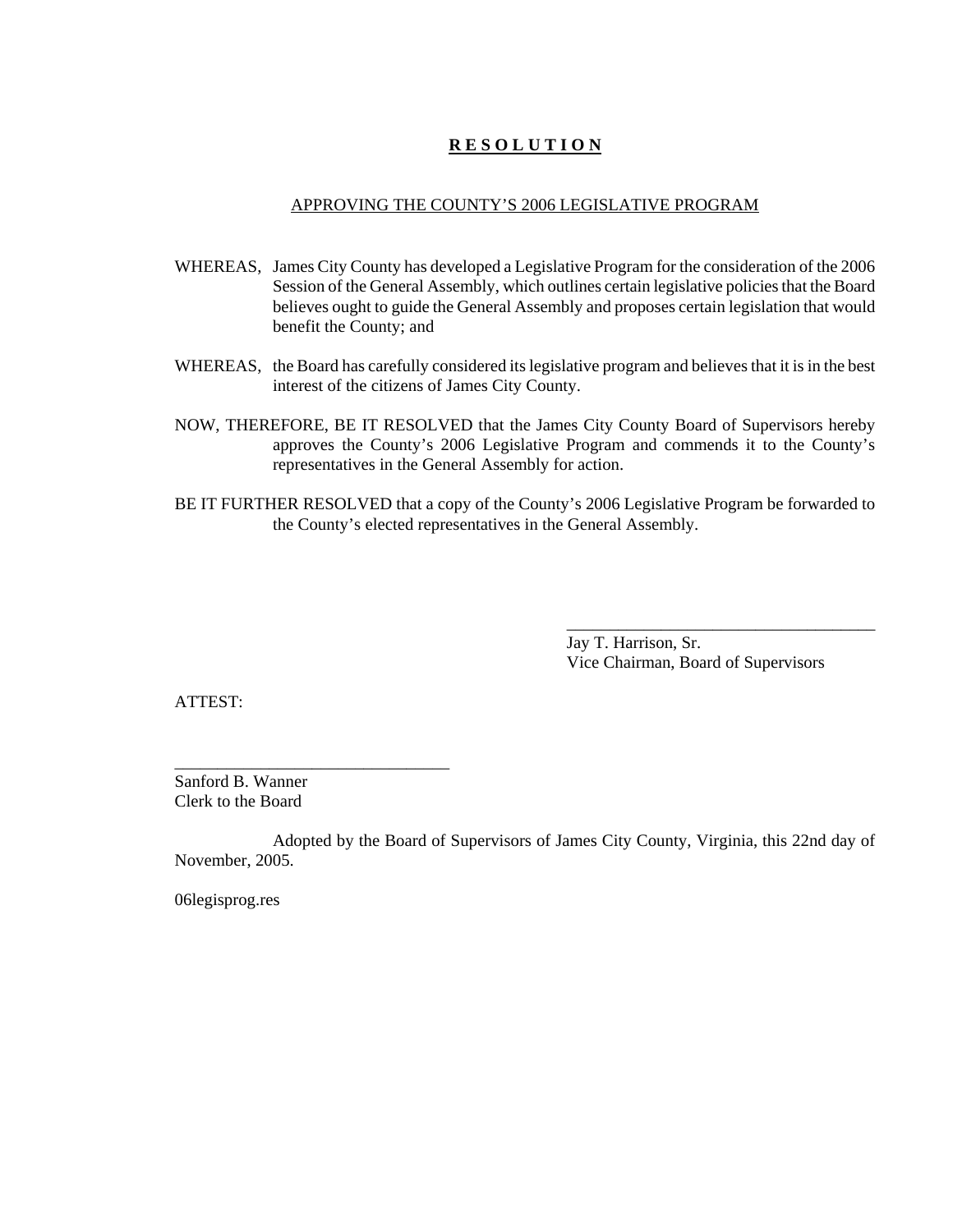

# **JAMES CITY COUNTY 2006 LEGISLATIVE PROGRAM**

# **Part I. Legislation to be Introduced on Behalf of the County**

# 1-1. FEE CHARGED TO LOCALITIES FOR SERVICES BY COURT AND SHERIFF

Amend Virginia Code Section 17.1-266 to provide that, in addition to the Commonwealth, local governments are exempt from paying fees for services rendered by a clerk, sheriff, or other officer for cases, whether in a court of record or a court not of record, where the local government is a party.

# 1-2. AUTHORIZATION TO CREATE REGIONAL TRANSPORTATION AUTHORITY

Amend the Virginia Code to allow the Counties of James City and York, the City of Williamsburg, the College of William and Mary and the Colonial Williamsburg Foundation to form a regional transportation authority.

# 1-3. LOCAL CIGARETTE TAX

Amend Virginia Code Title 58.1, Taxation, Chapter 38, Miscellaneous Taxes, Article 7, Cigarette Tax, to add James City County to the list of counties authorized to impose a tax upon the sale or use of cigarettes.

# 1-4. LICENSE INSPECTOR

Amend Virginia Code Section 58.1-3735 to add James City County to the localities authorized to create a department of license inspection to enforce license ordinances of the County, review records of the Commissioner of the Revenue, other than income tax returns, and examine and audit books of the taxpayers.

### 1-5. EXTEND EXPIRATION DATE FOR ADDITIONAL \$2.00 TRANSIENT OCCUPANCY TAX

Amend Virginia Code Section 58.1-3823C to extend the expiration date from January 1, 2008 to July 1, 2010, to authorize the Counties of James City and York to impose an additional \$2.00 transient occupancy tax to promote tourism in the Historic Triangle along with the City of Williamsburg.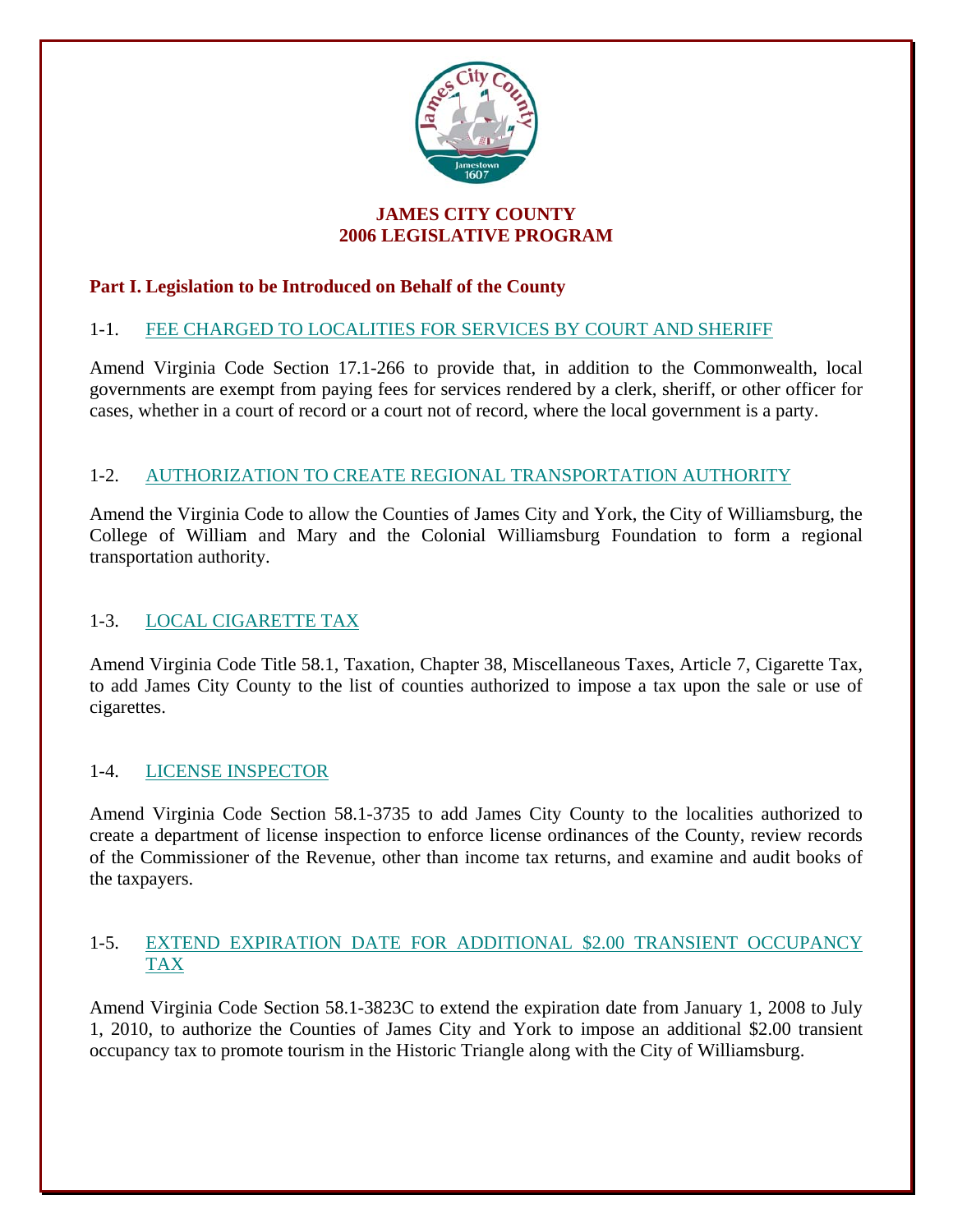### 1-6. MAKE CONSUMER UTLITY TAX LESS REGRESSIVE

Amend Virginia Code Section 58.1-3812 to change the tax rate from 20% of the first \$15.00 of the gross monthly charge to 2% of the first \$300.00 of the gross monthly charge for local telecommunication service. Also, change the tax rate from 10% of the first \$30.00 of the gross monthly charge to 5% of the first \$100.00 of gross monthly charge for local mobile telecommunications.

### 1-7. NAMING OF BRIDGES AND HIGHWAYS

James City County requests the General Assembly designate the following names to bridges and highways:

- A) Designate the twin bridges over College Creek on State Route 199 (Humelsine Parkway) as the "Jack L. Massie Bridge."
- B) Designate the bridge on State Route 631, Little Creek Dam Road, as the "Alma C. White Bridge."
- C) Designate that portion of State Route 60, Richmond Road, from the intersection with State Route 646, Lightfoot Road, to State Route 611, Kristiansand Drive as the "Jimmy Maloney Memorial Highway."
- D) Designate that portion of State Route 615, Ironbound Road, from the intersection with State Route 616, Strawberry Plains Road, to the intersection with State Route 5000, Monticello Avenue, as the "James B. Tabb, Sr., Memorial Highway."

# 1-8. AUTHORITY FOR COMMISSIONERS OF THE REVENUE TO PROVIDE TAX INFORMATION TO STATE AGENCIES AND OTHERS

Amend Virginia Code Section 58.1-3C to provide that, in addition to the Tax Commissioner, commissioners of the revenue may divulge tax information to certain parties under the restraints specified.

### 1-9. AUTHORIZE COUNTIES TO ABATE OR REMOVE NUISANCES

Amend Virginia Code Section 15.2-1115 to change any "municipal corporation" to any "locality" may compel or abate the removal of nuisances under the procedures set forth in that Code Section.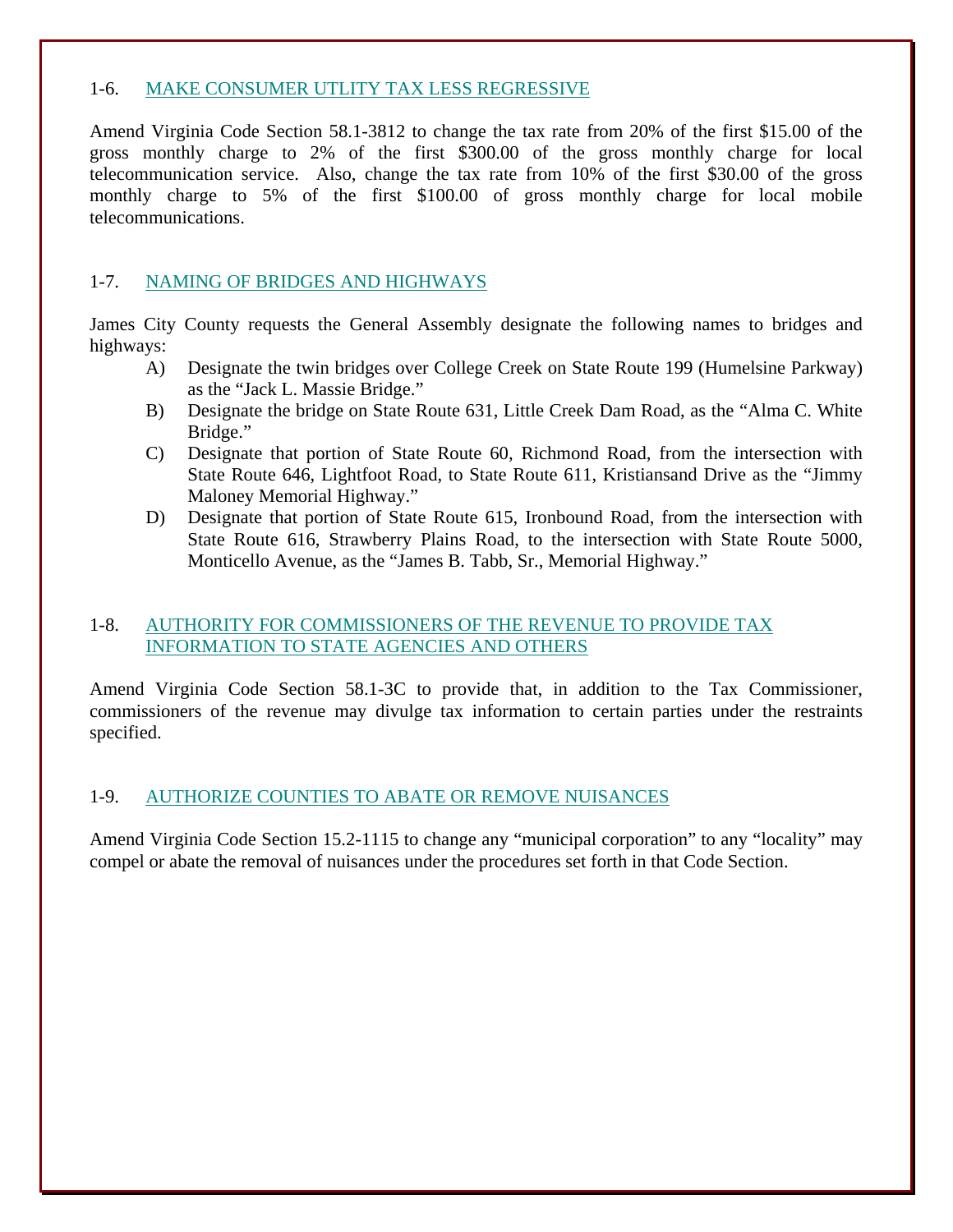# **JAMES CITY COUNTY 2006 LEGISLATIVE PROGRAM**



### **Part II. Position/Legislation to be supported by the County**

### 2-1. FUNDING FOR THE COMMEMORATION OF THE 400TH ANNIVERSARY OF **JAMESTOWN**

James City County supports continued State funding infrastructure, transportation, planning, and advertising the 2007 quadricentennial commemoration of the founding of Jamestown.

# 2-2. STATE FUNDING FOR TOURISM

The County urges the General Assembly to increase funding for the Virginia Tourism Corporation ("VTC") to promote tourism in Virginia generally, and the Historic Triangle in particular. This will be the last opportunity for the General Assembly to increase VTC promotions to coincide with the Jamestown 2007 Commemoration.

# 2-3. AUTHORITY TO FUND TRANSPORTATION NEEDS IN HAMPTON ROADS

James City County supports legislation to authorize localities in Hampton Roads to charge user fees and otherwise collect additional revenue which shall be dedicated to regional transportation improvement that will mitigate congestion.

# 2-4. TRANSPORTATION FUNDING

James City County calls upon the Governor and the General Assembly to make transportation the primary focus of the 2006 session of the General Assembly. The Commonwealth is experiencing disinvestment in its transportation infrastructure. Absent a major infusion of new and sustained investment in transportation, a congestion and mobility crisis may strangle economic growth and profoundly and negatively affect the quality of life of all our citizens.

# 2-5. BEHAVIORAL HEALTH AND COMPRENENSIVE SERVICES ACT ("CSA") FUNDING

James City County urges the General Assembly to provide sufficient funding to Community Services Boards to adequately implement mental health, mental retardation and substance abuse treatment programs. Additional State funding is needed to: 1) adequately fund the mental retardation waiver program; 2) provide services to children with serious emotional disorders (yet not eligible for CSA funding); and 3) to cover reasonable administrative costs for CSA programs. Adequate funding and services will help prevent the mentally ill from being released early from treatment, living on the streets, going to jail, or being inappropriately placed in residential facilities or other government programs.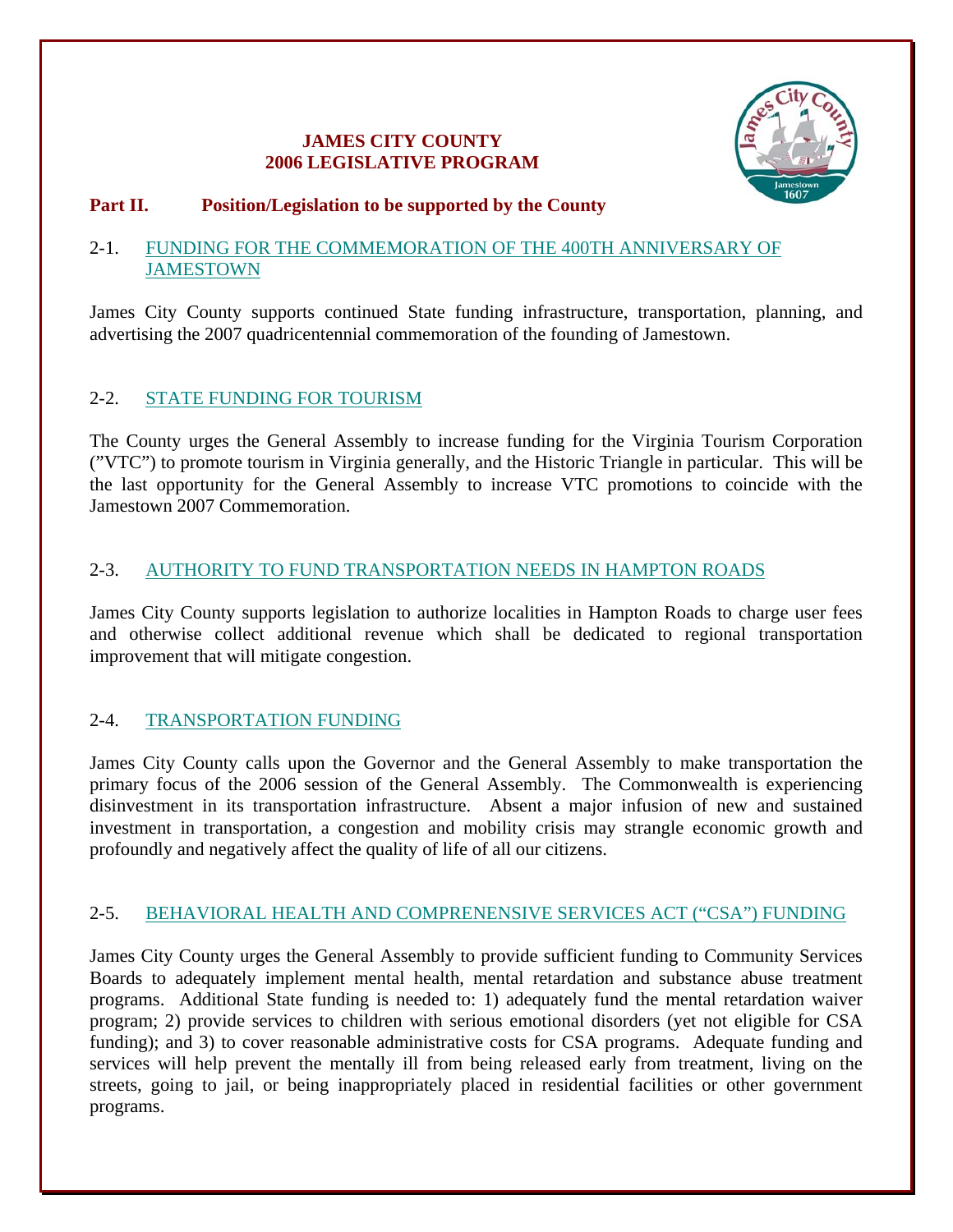# 2-6. ADEQUATE LOCAL REIMBURSEMENT UNDER PPTRA

James City County supports increased State funding for local reimbursement under the Personal Property Tax Relief Act ("PPTRA") program so that the State's share of the PPTRA reimbursement is fully funded.

# 2-7. STATE FUNDING FOR STANDARDS OF QUALITY AND SCHOOL CAPITAL **PROJECTS**

As recommended by the Williamsburg/James City County School Board, the County supports improved State funding to implement the Standards of Quality requirements and to provide additional funding for school capital improvement projects.

# 2-8. DUI FEES LEGISLATION

James City County supports legislation that amends Virginia Code Sections 16.1-69.48 and 15.2-1716 to provide that the reimbursement of expenses incurred by localities in responding to DUI and other traffic incidents may be collected as a fee in the criminal or traffic infraction proceedings, and that such fee be paid directly into the treasury of the locality.

# 2-9. PHOTO-MONITORING SYSTEMS

James City County supports legislation to specifically authorize localities to use photo-imaging systems to impose penalties upon drivers who run red lights.

# 2-10. THE DILLON RULE

James City County supports legislation consistent with that which exists in the majority of states, to provide counties, cities and towns greater local autonomy over matters within the purview of local governments.

# 2-11. EMINENT DOMAIN

James City County opposes legislation which restricts local authority to avoid and abate blighted conditions through redevelopment or to exercise condemnation authority for proper public purposes such as schools, parks, roads, utilities, stormwater management and other public purposes set out in the Virginia Code.

# 2-12. SURCHARGES ON LOCAL SERVICES

James City County opposes the imposition of a State fee, tax or surcharge on water, sewer, solid waste or on any other local government services.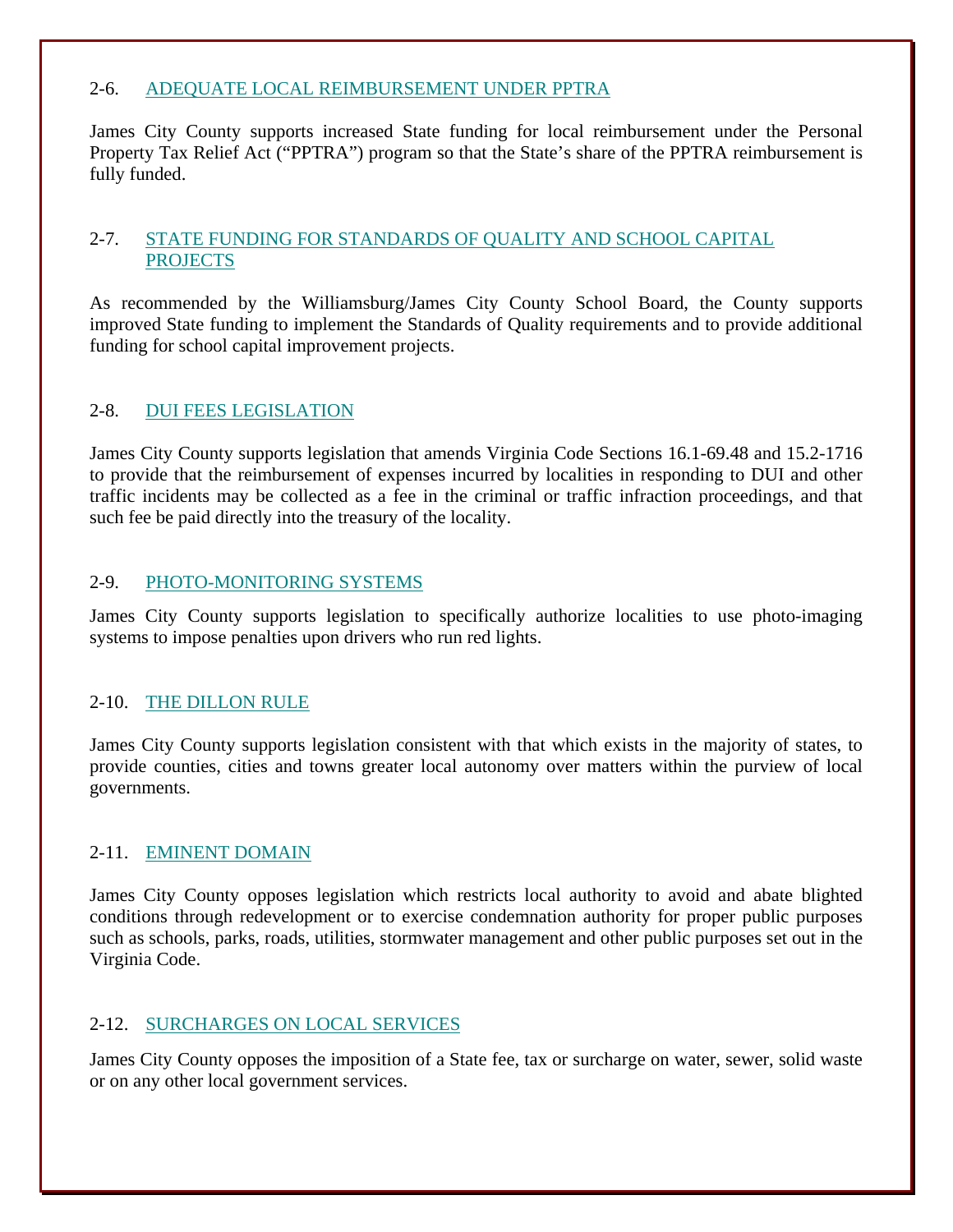# 2-13. REMOVAL OF MEMBERS APPOINTED TO CERTAIN LOCAL BOARDS, COMMISSIONS, AND AUTHORITIES

James City County supports legislation empowering local government bodies to remove any officer appointed by such bodies prior to the completion of his/her term.

# 2-14. RESTRICTION ON IMPOSING REAL ESTATE TAXES

James City County opposes any legislation restricting local taxing authority to establish real estate tax rates or place artificial limits on the assessment of real property at its fair market value.

# 2-15. CONSOLIDATED TELECOMMUNICATION TAXES AND FEES, AND E-911 SERVICES

James City County supports the protection of local revenue streams derived from telecommunication taxes, E-911 taxes, cable television taxes and other similar taxes as the General Assembly considers legislation to replace such taxes with a uniform statewide tax. Dispersements to local governments must be sufficient to offset all revenue losses.

# 2-16. E-911 SERVICES

James City County supports legislation requiring that personal communication technologies such as Voice Over Internet Protocol be required to use software to identify the origin of any call made to an E-911 system.

# 2-17. SUBDIVISION STREET STANDARDS

Local governments should have authority to modify standards for subdivision street pavement and right-of-way widths that are beneficial to good planning; public safety; and the well-being of the residents of new subdivisions, without diminishing State funding for street maintenance payments.

# 2-18. AFFORDABLE HOUSING: ZONING INCENTIVES FOR IN-FILL DEVELOPMENT AND REDEVELOPMENT

The Virginia Code provisions on zoning authority should continue to ensure that local governments have a full range of authority to promote affordable housing, including enabling legislation to give localities the power to facilitate in-fill development, redevelopment and mixing of uses in redevelopment projects. Therefore, the Virginia Code must not be changed to limit local governments' authority to enact land use regulations for the benefits of all citizens of a locality.

# 2-19. MANUFACTURED HOUSING BY RIGHT

Local governments should retain the authority to plan for the appropriate mix of residential structures in their communities and should retain full authority to regulate the placement of manufactured homes, without State intervention.